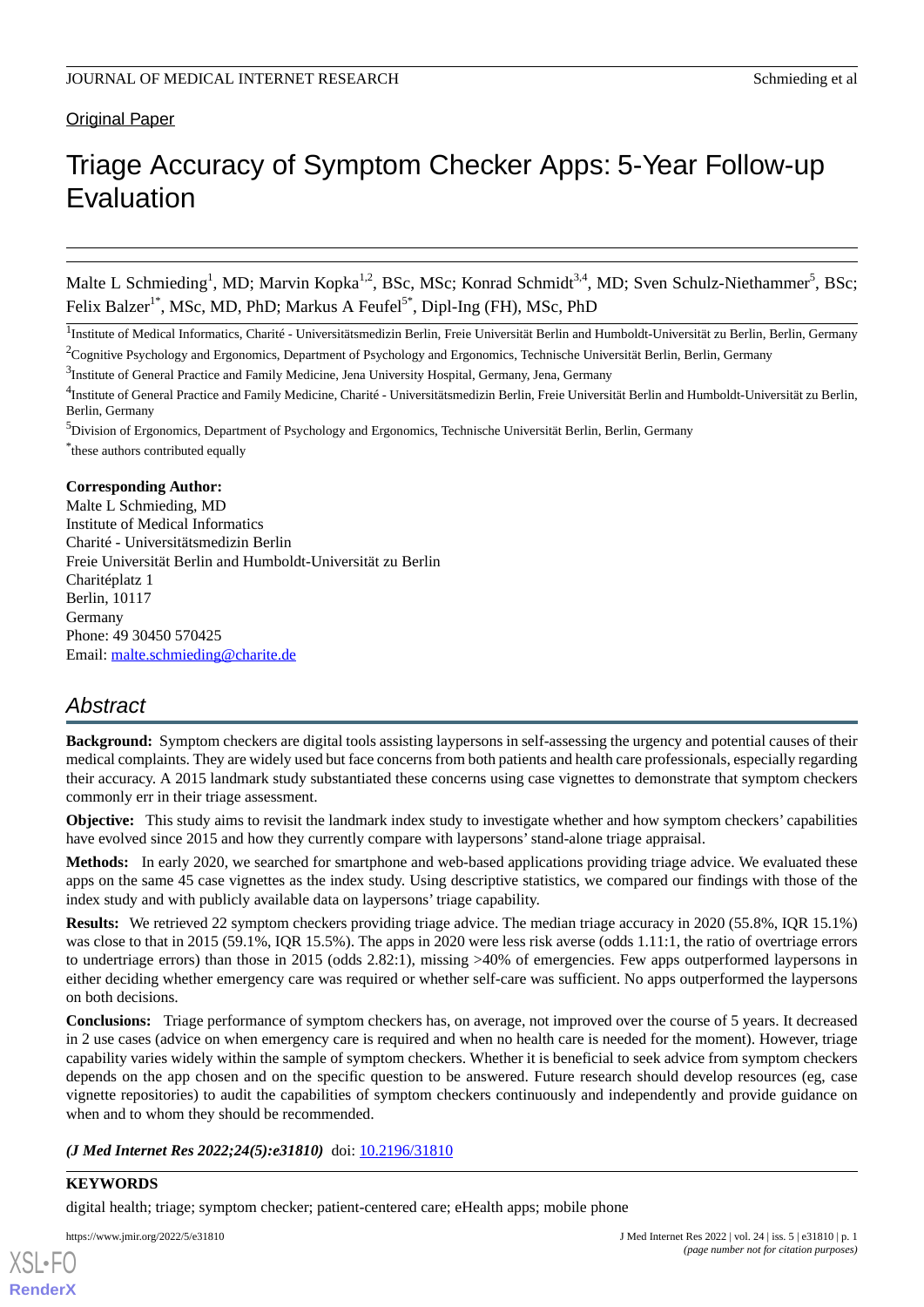# *Introduction*

## **Background**

The use of patient-facing clinical decision support tools has become more and more prevalent in recent years. Tools assisting laypersons in their self-assessment on whether and where to seek professional medical care and for what diagnoses based on the users'input of symptoms and medical history are termed symptom checkers. Especially at the beginning of the COVID-19 pandemic, such tools were developed to assist patients in deciding whether to call emergency services with symptoms indicative of a COVID-19 infection or whether self-isolation is required [\[1](#page-10-0)[-4](#page-10-1)]. Although the 2021 World Health Organization global report on artificial intelligence for health [[5](#page-10-2)] mentions symptom checkers explicitly only in this narrow context of outbreak response, symptom checkers have been available (and researched [\[6](#page-10-3)]) for more than a decade and typically address a broader spectrum of diseases.

Symptom checkers are becoming increasingly popular, with approximately 13% of the German adult population already having consulted an app for self-diagnosis [[7\]](#page-10-4). Such apps are commonly used as a means of self-information and guidance through the health care system [\[8\]](#page-10-5), although other potential use cases such as syndromic surveillance have been described as well [\[9](#page-10-6)[,10](#page-10-7)]. Notably, some integrated delivery networks (health care networks) in the United States have begun to incorporate symptom checkers as a service for their members, be it for educational purposes or to improve their members' experience of their patient journey, for example, by guidance on where and how urgently to seek care within the network on the symptom checker's suggestion [[11-](#page-10-8)[13\]](#page-10-9). A recent study among Finnish primary care leaders of institutions integrating symptom checkers into their services demonstrates their support for the use of these systems [\[14](#page-10-10)]. Despite their popularity, symptom checkers also face concerns from both patients and health care professionals [[15-](#page-10-11)[17\]](#page-10-12). Insufficient accuracy of the advice provided is a commonly raised concern.

Although no clear framework has yet been established on evaluating the accuracy of symptom checker apps' advice [[18\]](#page-10-13), a common first approach has been to test such systems on short fictitious patient descriptions (case vignettes), mirroring an approach to assess the reliability of diagnostic decision support systems for health care professionals [\[19](#page-10-14),[20\]](#page-10-15), variability of initial diagnostic impressions [[21\]](#page-11-0), and diagnostic ability among physicians [[22\]](#page-11-1). Independent studies using this approach suggest that advice from most symptom checker apps is rather unreliable, both for diagnosis and triage (ie, the assessment of urgency) [\[23](#page-11-2)-[26\]](#page-11-3). A recent study with a slightly different approach, assessing 2 symptom checkers on information abstracted from medical records, came to the same conclusion [[27\]](#page-11-4). Accordingly, 2 (systematic) reviews on the currently available evidence advise against using web-based triage systems in lieu of traditional urgency assessment means and emphasize the clinical risks that symptom checker use might pose [[28,](#page-11-5)[29](#page-11-6)].

## **Objective**

A key source of these and other reviews [[30,](#page-11-7)[31](#page-11-8)] on symptom checkers is a study by Semigran et al [\[23](#page-11-2)] published in 2015. They found that symptom checkers were rather risk averse at the time and reported an aggregated triage accuracy of 57% and diagnostic accuracy of providing the correct diagnostic suggestion first at 34%. A recent study assessing 4 symptom checkers on ophthalmologic case vignettes in 2018 and 2020 suggests that the capabilities of symptom checkers have not improved during this time frame [\[25](#page-11-9)]. Although other relevant studies competitively comparing symptom checkers' accuracy have been published since 2015 [[24](#page-11-10)[,32](#page-11-11),[33\]](#page-11-12), their chosen methodology (eg, sampling of apps and definition of triage levels) hinders a direct comparison with the data from the study by Semigran et al [\[23](#page-11-2)]. Thus, our study aims to revisit the landmark study by Semigran et al [[23\]](#page-11-2) to investigate whether and how symptom checkers' capabilities have evolved since 2015 and how they compare with human decision makers.

# *Methods*

## **Data Collection on Symptom Checker Performance in 2020**

#### *Search and Selection Criteria for Symptom Checkers*

Between February and March 2020, we systematically searched for symptom checker apps and websites capable of providing triage advice following the approach of Semigran et al [\[23](#page-11-2)]. To identify smartphone apps, we entered *symptom checker* and *medical diagnoses* as keywords in Google Play Store and the US, UK, and German versions of the Apple App Store and screened the first 240 results provided using the same cutoff as Semigran et al [[23\]](#page-11-2). Symptom checker apps had to be freely available in English. We excluded apps that did not provide triage advice or only addressed specific complaints (eg, skin conditions) or specialties (eg, apps for orthopedics). Unlike Semigran et al [[23\]](#page-11-2), we also dismissed apps when the number of downloads was <100,000 or when the app had received unsatisfactory reviews (<4 stars), as both features indicate that the app might not be used commonly.

To identify web-based symptom checkers, we searched Google and Google Scholar with the same keywords and screened the first 300 results. Symptom checkers that were included in the study by Semigran et al [[23\]](#page-11-2) were searched by their name and included if still publicly available. Symptom checkers mentioned in other scientific studies or known to the authors but not found during the search strategy were included if they met the inclusion criteria as described earlier.

#### *Modification of Clinical Vignettes*

To analyze the diagnostic and triage accuracy of symptom checker apps, we used the same 45 short descriptions of fictitious patients and their complaints (*case vignettes*) that were used in the original study by Semigran et al  $[23]$  $[23]$ . As the interpretation of a vignette may change if it does not include a particular piece of information that is requested by a symptom checker (eg, the chief complaint's duration), we used several measures to augment the case description and, thus, improve

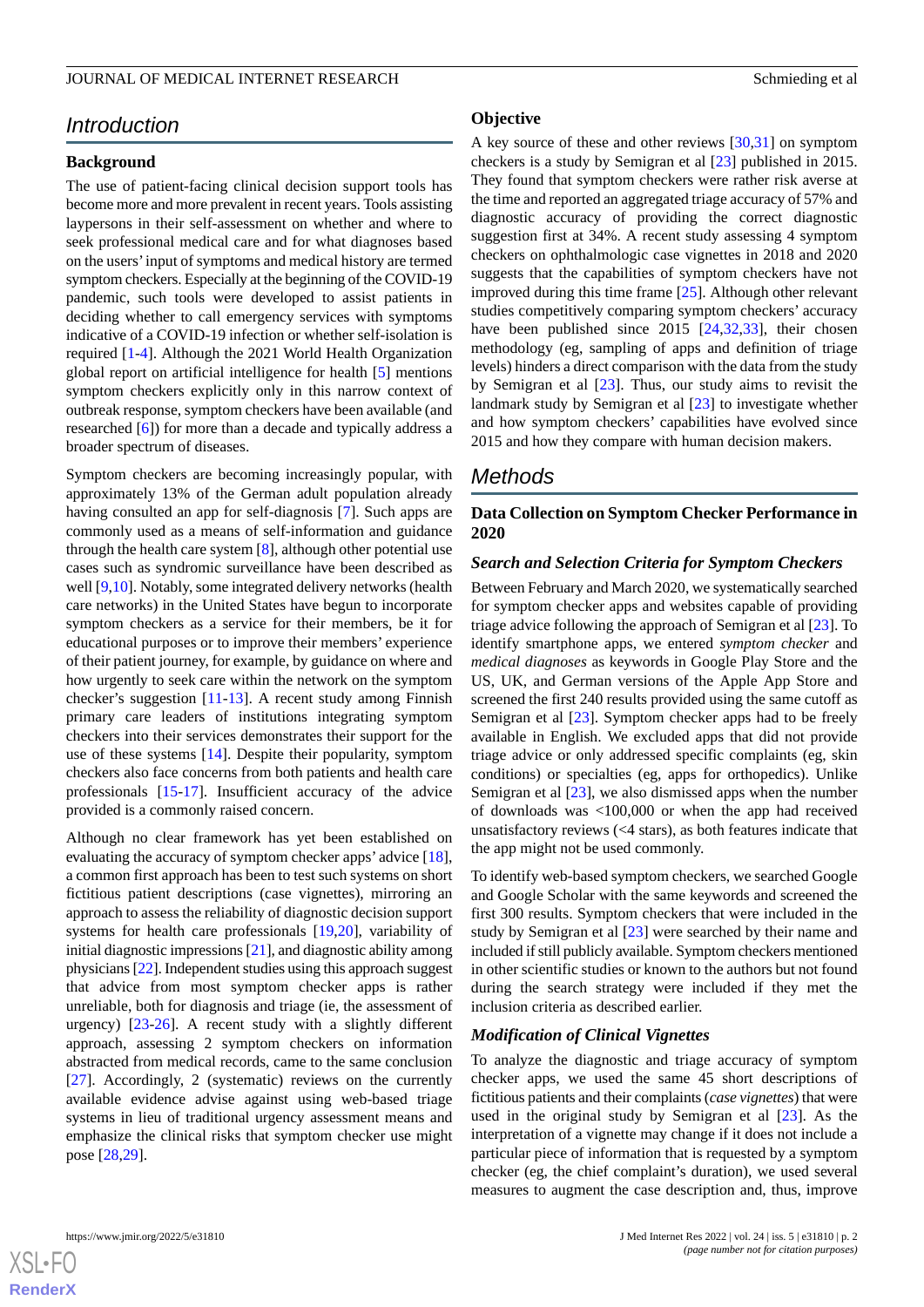the comparability of vignettes across the different symptom checkers. First, 2 authors (KS and MS), both physicians, complemented indication-specific details that they anticipated to be relevant for triage decisions by advanced symptom checkers, such as the onset of the chief complaint or the severity of pain. In addition, each case vignette was assigned a chief complaint as some symptom checkers require this as input. When applicable, we adopted the chief complaint assigned by Hill et al [[24\]](#page-11-10), a 2020 study that also built upon the vignette sample from the study by Semigran et al [[23\]](#page-11-2). However, we retained the gold standard solutions for the correct diagnosis and the 3-tiered triage-level definitions as defined in the index study [\[23](#page-11-2)].

## *Assessing Diagnostic and Triage Accuracy of Symptom Checker Apps in 2020*

A research assistant with no clinical training entered the case vignettes into the symptom checker apps between June and December 2020. In advance, a set of rules was defined on how to handle ambiguity during data entry and outcome interpretation; for example, when symptom checkers requested information that was not provided by the vignette or an app's diagnostic suggestions were synonyms or umbrella terms for the gold standard diagnostic solution ([Multimedia Appendix 1](#page-10-16)  $[23,24,27,34-36]$  $[23,24,27,34-36]$  $[23,24,27,34-36]$  $[23,24,27,34-36]$  $[23,24,27,34-36]$  $[23,24,27,34-36]$  $[23,24,27,34-36]$  $[23,24,27,34-36]$ . Importantly, when a symptom checker app linked its triage advice to its diagnostic suggestions, we rated the triage advice for the first diagnosis it listed, assuming that this is the diagnosis that the app considers most likely and therefore the triage advice most relevant. This rule marks an exception from our general approach to retain the procedure of Semigran et al [[23\]](#page-11-2). Semigran et al [\[23](#page-11-2)] used the most urgent triage level when the suggested diagnoses were linked with different triage suggestions. They argued that "in almost all of the cases the most urgent triage suggestion was listed first" [\[23\]](#page-11-2). However, we did not observe this and considered the triage advice linked to the diagnosis listed first. However, this divergence only affects 3 apps (*K Health*, *HealthTap*, and *WebMD*), as most apps provide triage advice not linked to diagnostic suggestions or also provide an overall triage appraisal.

As the apps use different classifications of triage urgency, we mapped all triage advice definitions of the assessed symptom checkers into the 3 categories that were defined by Semigran et al [\[23](#page-11-2)] (ie, emergency, nonemergency, and self-care). When symptom checkers provided triage advice that could not be matched to the 3 categories (eg, if a symptom checker identified emergency cases but could not specify whether self-care was sufficient or nonemergency care should be advised and when it deemed emergency care unnecessary), unspecified answers were counted as incorrect. To control for this decision, we conducted our main analyses twice, excluding and including such symptom checkers, and we report or provide both in the [Multimedia Appendix 1.](#page-10-16)

## **Comparator Data Sets for Symptom Checker Performance**

We compared our data on symptom checker performance in 2020 with three publicly available data sets: (1) Semigran et al [[23\]](#page-11-2) (the index study) evaluated the diagnostic and triage accuracy of 23 symptom checker apps in 2015 using 45 case

 $XS$ -FO **[RenderX](http://www.renderx.com/)** vignettes; (2) Hill et al [\[24](#page-11-10),[34\]](#page-11-13) evaluated 36 symptom checker apps in 2020 on 48 clinical vignettes, using some of the vignettes compiled by Semigran et al [\[23](#page-11-2)] and new case vignettes; and (3) Schmieding et al [\[35](#page-11-15)] evaluated laypersons' abilities to triage the same 45 case vignettes used by Semigran et al [[23\]](#page-11-2). Although Semigran et al [[23\]](#page-11-2) used a 3-tiered classification of triage levels to set the gold standard solution (emergency care required, nonemergency care required, and self-care appropriate) and the study by Schmieding et al [\[36](#page-11-14)] retained this classification, the study by Hill et al [[24\]](#page-11-10) used a 4-tiered classification of triage levels (emergency, urgent, nonurgent, and self-care), thereby hindering a direct comparison of triage capability with the other data sets. Not all symptom checkers included in the first and second data sets and gave advice on both triage and diagnosis. In addition, in both studies, some symptom checkers never returned *self-care appropriate* as triage advice. A detailed description of these data sets can be found in the [Multimedia Appendix 1.](#page-10-16) We made our data set publicly available via a web-based open data repository [\[37](#page-11-16)].

#### **Data Analysis**

Data were cleaned and explored with R (version 4.0.0) [\[38](#page-11-17)] and the *tidyverse* packages [\[39](#page-11-18)]. Figures were created using the package *ggplot2* [\[40](#page-11-19)].

## *Direct Comparison of Symptom Checker Triage Performance Between 2015 and 2020*

We defined the triage accuracy of a symptom checker app as the proportion of vignettes to which a symptom checker app provided the correct triage advice in relation to all vignettes to which the app provided triage advice. In other words, vignettes that a symptom checker could not triage were omitted from the denominator. Given that our data from 2020 was based on the same 45 case vignettes and we retained the same definition of urgency levels and the gold standard solutions as set by Semigran et al [\[23](#page-11-2)], a direct comparison between these data sets was possible to assess the evolution of symptom checkers'triage capability between 2015 and 2020.

We calculated the median and IQRs of the apps' triage accuracies for both data sets. To assess whether symptom checker apps were still as risk averse as reported in 2015, we calculated the odds of overtriage to undertriage, where overtriage refers to advice to seek a more urgent level of care than necessary, and undertriage refers to advice to seek care with less urgency than appropriate. In addition, we created confusion tables outlining which triage advice was provided during the evaluations of case vignettes from each of the 3 triage levels. In both the analysis of risk aversion and the confusion table, we excluded apps that did not provide self-care advice in our results reported here. For example, we excluded the symptom checker *iTriage* in this analysis, as it always advised to seek emergency care in the data from the study by Semigran et al [[23\]](#page-11-2) and thus potentially masks an interesting trend observable in those apps capable of providing triage advice for all 3 triage levels. Analyses including all apps can be found in the [Multimedia Appendix 1.](#page-10-16)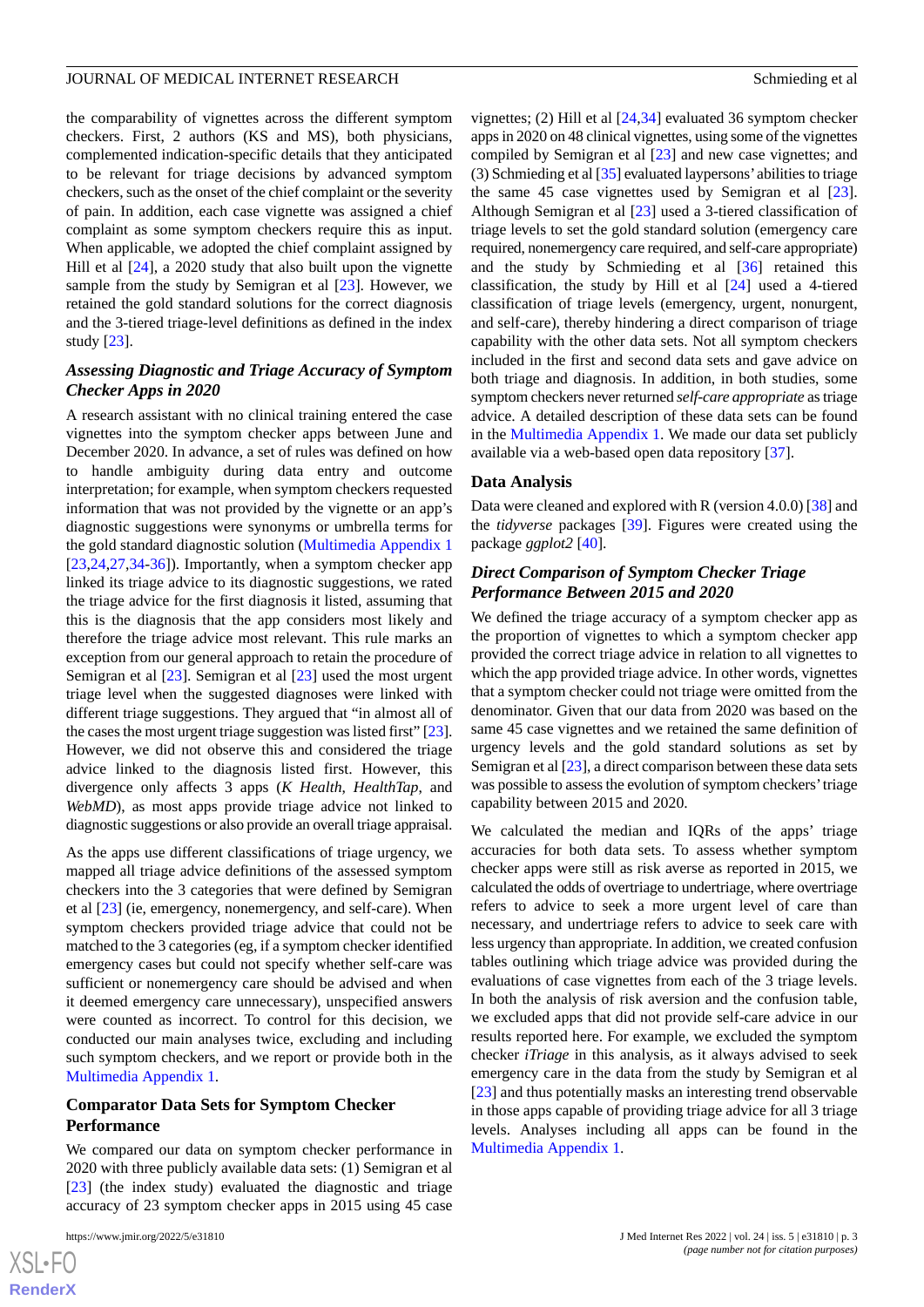## *Comparison of Triage Accuracy for Binary Triage Decisions*

A 3-tiered triage classification as used by Semigran et al [\[23](#page-11-2)] (emergency, nonemergency, and self-care) and retained for our data collection comes with 2 downsides. First, a direct comparison of results from studies with different classifications of urgency levels is hindered, and second, common metrics of signal detection theory (eg, sensitivity and specificity) cannot be calculated. To facilitate a comparison of triage accuracy across studies with different triage definitions (eg, emergency, urgent care, nonurgent care, and self-care, as used in the study by Hill et al [[24\]](#page-11-10)), we created 2 binary triage accuracy measures: whether a symptom checker (or layperson) can differentiate between cases requiring emergency care (decision 1) and between cases where self-care was sufficient or professional medical care should be sought (decision 2). These 2 measures represent common triage decisions users of symptom checkers face [\[8\]](#page-10-5). Accordingly, case vignettes with gold standard urgency levels of *urgent care*, *nonemergency care*, *nonurgent care*, and *self-care* are counted as not requiring emergency care, whereas all urgency levels except *self-care* were counted as requiring professional health care. We calculated accuracy, sensitivity, and specificity for each measure and juxtaposed the median and IQR of apps based on the 4 data sets we compared.

## *Comparison of Diagnostic Accuracy*

We assessed the evolution of diagnostic accuracy of symptom checkers by juxtaposing median and IQRs of 3 measures of diagnostic accuracy, abbreviated as M1, M10, and M20: they are defined as the proportions of case vignettes a symptom checker assessed where it suggested the gold standard diagnosis first (M1) within the first 10 (M10) or within the first 20 (M20) diagnostic suggestions it gave. We report M1 for all 3 data sets on symptom checkers, M10 for the Hill et al [[24,](#page-11-10)[34](#page-11-13)] and our data set, and the M20 measure for the Semigran et al [\[23](#page-11-2)] data set only.

#### *Association Between Diagnostic and Triage Accuracy*

<span id="page-3-0"></span>Not all but many symptom checker apps (14/22, 64% in the data set sampled by us; 11/23, 48% in the data set sampled by Semigran et al [[23\]](#page-11-2); and 8/36, 22% in the data set sampled by Hill et al [[24](#page-11-10)[,34](#page-11-13)]) provide both diagnostic and triage advice. As users approach symptom checker apps for different reasons—for example, some people aim at self-diagnosis, whereas others are looking for guidance through the health care system [[8\]](#page-10-5)—we wondered whether symptom checker apps either tend to perform well or poorly in both use cases or whether apps can provide

helpful information on one of these questions but not the other. Thus, we explored whether the triage accuracy of these apps was linked to their diagnostic performance by analyzing the association of triage accuracy and diagnostic accuracy with linear models, 1 for each of the 3 samples of symptom checkers, and calculated the unadjusted *R*² value as a measure of variance explained. We further determined how commonly symptom checkers erred in their triage appraisal despite suggesting the correct diagnosis first. A high proportion indicates that symptom checkers grasp the case presentation but struggle with linking the correct triage level to the case presentation, for example, by providing overcautious triage advice despite having correctly identified a diagnosis of low urgency.

# *Results*

## **Study Sample**

Our systematic search returned 22 symptom checkers capable of providing triage advice, 14 (64%) of which also suggested diagnoses. Approximately 23% (5/22) of symptom checkers (*K Health*, *Isabel*, *Symcat*, *Everyday Health*, and *WebMD*) differentiated only 2 triage levels—emergency care and nonemergency care—whereas the other symptom checkers included *self-care* as potential triage advice. As most of the 22 symptom checkers were unable to evaluate every case vignette (eg, as their scope was limited to adult or pediatric patients), our assessment of the apps on 45 case vignettes yielded a total of 796 unique triage evaluations (22 apps, with a median of 40 evaluations per app and an IQR of 11) and 520 unique diagnostic evaluations (14 apps, with a median of 39 evaluations per app and an IQR of 15). Tables S1-S3 in [Multimedia Appendix 1](#page-10-16) list the retrieved symptom checker apps and denote their individual triage and diagnostic performance.

## **Comparison of Triage Accuracy**

## *Direct Comparison of Symptom Checkers' Triage Accuracy in 2015 and 2020*

The median overall triage accuracy of all symptom checkers in our data set from 2020 (55.8%, IQR 15.1%; N=22) is close to the median triage accuracy of the apps in 2015 by Semigran et al [\[23\]](#page-11-2) (59.1%, IQR 15.5%; N=15). The medians remain similar when excluding apps that never advise seeking self-care ([Table](#page-3-0) [1\)](#page-3-0). Most of those apps included both in the sample of Semigran et al [[23\]](#page-11-2) and our sample (5/8, 63%) improved their overall triage accuracy on the set of 45 case vignettes ([Figure 1](#page-4-0)).

Table 1. Overall triage accuracy of symptom checker apps in 2015 (data from a study by Semigran et al [\[23\]](#page-11-2); N=15) and 2020 (data collected by us;  $N=22$ ).

| Sample of symptom checker apps                              | Overall triage accuracy     |               |                              |                    |
|-------------------------------------------------------------|-----------------------------|---------------|------------------------------|--------------------|
|                                                             | 2015                        |               | 2020                         |                    |
|                                                             | Values (%), median<br>(IOR) | Values, n (%) | Values (%), median<br>( IQR) | Values, $n$ $(\%)$ |
| All triaging apps included in the respective study          | 59.1 (51.7-67.1)            | 15 (100)      | 55.8 (47.8-62.9)             | 22(100)            |
| Subset of apps included in both studies                     | 55.9 (49.4-65.7)            | 8(53)         | 58.3 (53.8-65.3)             | 8(36)              |
| Subset of apps capable of providing self-care triage advice | 59.5 (53.3-70.7)            | 11(73)        | 59.5 (50.0-64.4)             | 17(77)             |

[XSL](http://www.w3.org/Style/XSL)•FO **[RenderX](http://www.renderx.com/)**

https://www.jmir.org/2022/5/e31810 J Med Internet Res 2022 | vol. 24 | iss. 5 | e31810 | p. 4 *(page number not for citation purposes)*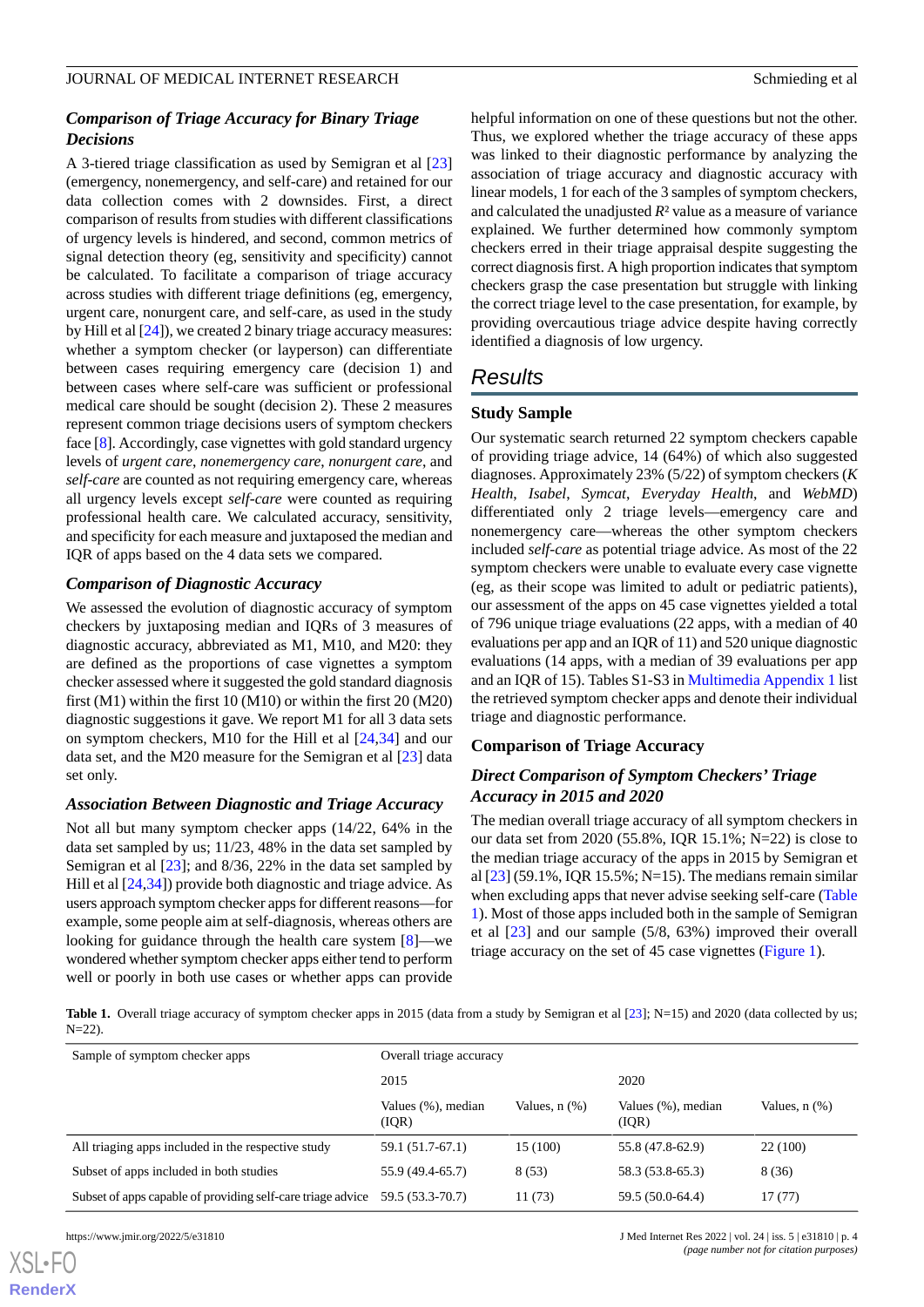<span id="page-4-0"></span>**Figure 1.** Overall triage accuracy of 8 symptom checkers included in both samples (2015 and 2020) and assessed on the same 45 case vignettes in 2015 and 2020. Data on symptom checker accuracy for 2015 are taken from a study by Semigran et al [[23](#page-11-2)]. Of the 8 symptom checkers, 3 never recommended self-care as triage level (colored in red) in 2015 and 2 in 2020. One symptom checker (Symptomate) never recommended self-care in the 2015 study by Semigran et al [\[23\]](#page-11-2) but provides such recommendations in 2020, as indicated both in our data and reported by Hill et al [[24](#page-11-10)[,35\]](#page-11-15). NHS: National Health Service.



#### *Confusion Matrices for Triage Advice*

<span id="page-4-1"></span>The 2015 sample of 11 apps, providing triage advice and including all 3 urgency levels, more commonly erred by overtriaging a case vignette than by undertriaging (odds 2.82:1 and 110:39, respectively). The ratio of overtriage to undertriage was less for the respective sample of 17 apps in 2020 (odds 1.11:1 and 131:118, respectively). In comparison with the

sample of 2015, the sample of 2020 less frequently mistook self-care cases and nonemergency cases for emergencies, whereas at the same time more often misclassified emergencies as nonemergencies [\(Tables 2](#page-4-1) and [3\)](#page-4-2).

Confusion matrices, including the case evaluations by those apps that did not provide triage advice on self-care, can be found in the [Multimedia Appendix 1](#page-10-16) (Tables S4 and S5). They show the same general trend as reported here.

**Table 2.** Confusion matrix of triage advice of 11 symptom checker apps assessed in 2015 by Semigran et al [\[23\]](#page-11-2).

Triage recommendation provided by the Gold standard solution of the triage level for the case vignette (15 case vignettes per category), n (%) symptom checker app

<span id="page-4-2"></span>

|                | Emergency $(n=130 \text{ evaluations})$ | Nonemergency $(n=128 \text{ evaluations})$ Self-care $(n=127 \text{ evaluations})$ |           |
|----------------|-----------------------------------------|------------------------------------------------------------------------------------|-----------|
| Emergency care | 103 (79.2)                              | 41 (32)                                                                            | 23(18.1)  |
| Nonemergency   | 22(16.9)                                | 74 (57.8)                                                                          | 46 (36.2) |
| Self-care      | 5(3.8)                                  | 13(10.1)                                                                           | 58 (45.6) |

**Table 3.** Confusion matrix of triage advice of 17 symptom checker apps assessed in 2020 on the same 45 case vignettes as used by Semigran et al [\[23\]](#page-11-2) in 2015.

Triage recommendation provided by the Gold standard solution of the triage level for the case vignette (15 case vignettes per category), n (%) symptom checker app

|                | Emergency $(n=202$ evaluations) | Nonemergency $(n=205 \text{ evaluations})$ Self-care $(n=193 \text{ evaluations})$ |           |
|----------------|---------------------------------|------------------------------------------------------------------------------------|-----------|
| Emergency care | 116(57.4)                       | 26(12.6)                                                                           | 6(3.1)    |
| Nonemergency   | 80 (39.6)                       | 147(71.7)                                                                          | 99(51.2)  |
| Self-care      | 6(2.9)                          | 32(15.6)                                                                           | 88 (45.5) |

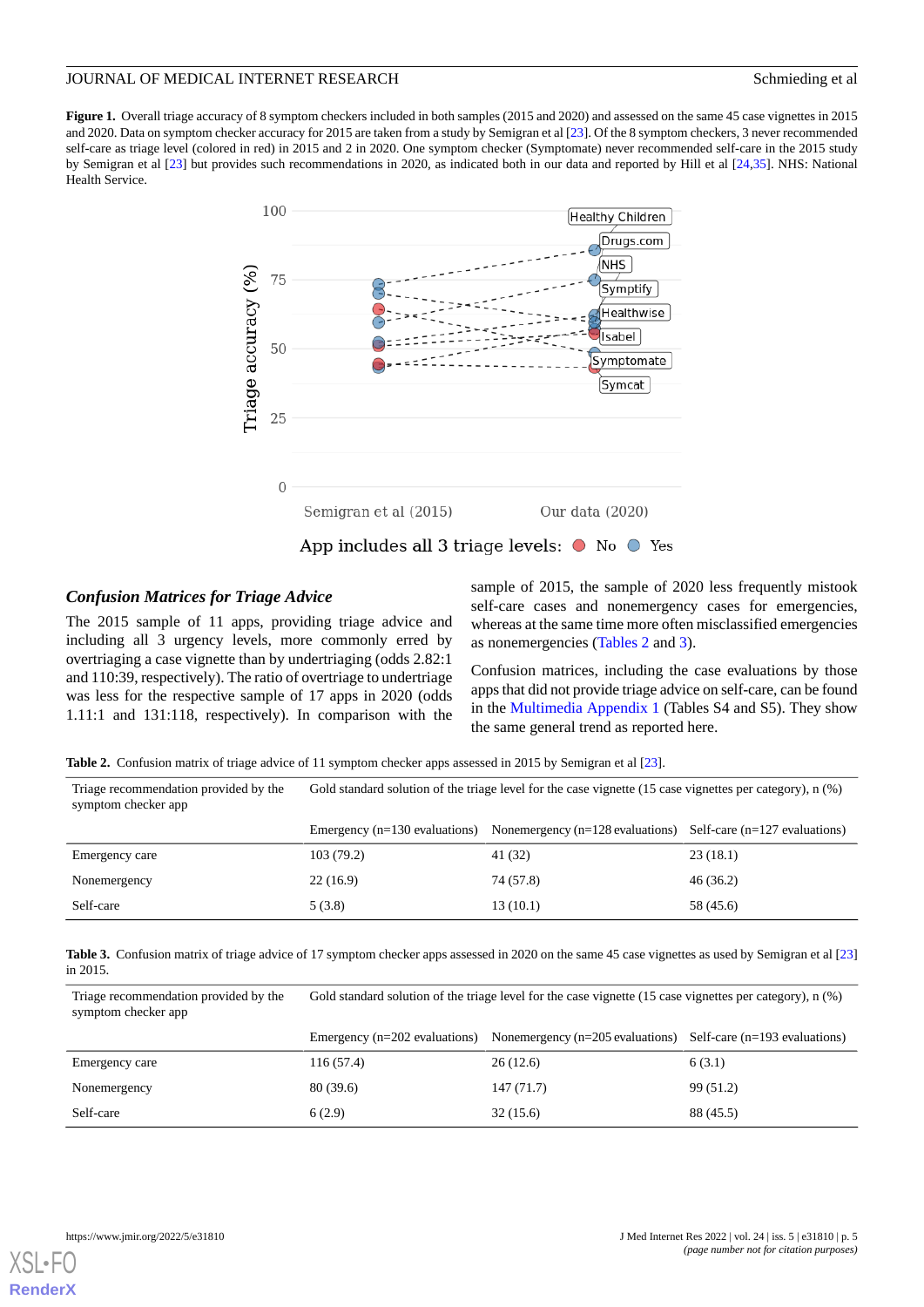## *Symptom Checkers'Triage Capability on Binary Triage Decisions in 2015 and 2020*

The median accuracy of the apps in deciding whether emergency care is necessary (decision 1) in 2015 (78.6%, IQR 72.1%-83.1%) was similar to our re-evaluation in 2020 (80%, IQR 74.6%-86.8%; [Figure 2](#page-5-0)). The same holds true regarding the median accuracy for decision 2, whether medical care should be sought or self-care is sufficient (73.3%, IQR 70.5%-82.3% vs 72.6%, IQR 68.5%-81%). Differences between the apps' triage performance in 2015 and 2020 appear when comparing the sensitivity and specificity for detecting emergencies. In 2015, the median app correctly spotted 85.7% (IQR 66.7%-96.4%) of the emergencies (sensitivity), with a median specificity of 82.1% (IQR 75%-84.5%). In comparison, in our 2020 data, the median app spotted 51.9% (IQR 40%-78.2%) of the emergencies (sensitivity) and attained a specificity of 93.3% (IQR 87.4%-96.4%). Comparing the data from studies by Semigran et al [\[23](#page-11-2)] and Hill et al [[24,](#page-11-10)[34](#page-11-13)] reveals the same trend, with a low sensitivity to identify emergencies (61.5%, IQR 50%-65.9%) and high specificity to rule them out (95.5%, IQR 89.6%-100%) in 2020. Such a trend cannot be detected regarding decision 2, whether professional medical care (health care) is required, as sensitivity and specificity scores from 2015 are close to those from 2020 [\(Figure 2\)](#page-5-0).

<span id="page-5-0"></span>Figure 2. Accuracy, sensitivity, and specificity of symptom checker apps and laypersons for 2 binary triage decisions on whether emergency care is required and whether professional medical care is required at all. Data for symptom checkers are taken from Semigran et al [\[23](#page-11-2)], Hill et al [\[24,](#page-11-10)[35\]](#page-11-15), and our own data collection. Data on laypersons are taken from Schmieding et al [[36](#page-11-14)].



## *Symptom Checkers'Triage Capability on Binary Triage Decisions in 2020 Compared With Laypersons*

The sample of 22 symptom checkers assessed in 2020 performed very similarly to laypersons' triage accuracy [\(Figure 2\)](#page-5-0) [[36\]](#page-11-14). However, few apps managed to outperform laypersons on binary triage decisions. Concerning decision 1, whether emergency health care should be sought or not, 18% (4/22) of apps (*Mayo*, *Ada*, *Isabel*, and *Healthwise*) showed a higher accuracy, sensitivity, and specificity than the median layperson (accuracy 82.2%, sensitivity 73.3%, and specificity 90%). Concerning decision 2, whether professional medical care should be sought, 23% (5/22) of apps (*Healthy Children*, *NHS*, *Drugs.com*, *Healthily*, and *Earlydoc*) managed to outperform the median layperson's accuracy (75.9%), sensitivity (90%), and specificity (46.7%; Table S2 in [Multimedia Appendix 1\)](#page-10-16).

## **Comparison of Diagnostic Accuracy**

The 64% (14/22) of symptom checkers that provided diagnostic advice in 2020, on average, provided the correct diagnostic suggestion first (M1) for approximately half the case vignettes assessed, and two-thirds of the time, the correct diagnosis was listed among the first 10 suggestions on average (M10; [Table](#page-6-0) [4\)](#page-6-0). The M1 score is higher than the sample median diagnostic accuracies reported by Semigran et al [\[23](#page-11-2)] in 2015. In line with this, of the 7 symptom checker apps providing diagnostic suggestions and included in the samples by both Semigran et al  $[23]$  $[23]$  and our study, the majority (6/7) improved their M1 diagnostic accuracy [\(Figure 3](#page-6-1)). Hill et al [[24](#page-11-10),[34](#page-11-13)] reported median diagnostic accuracy scores in 2020 closer to those of Semigran et al [\[23](#page-11-2)] for M1 diagnostic accuracy.

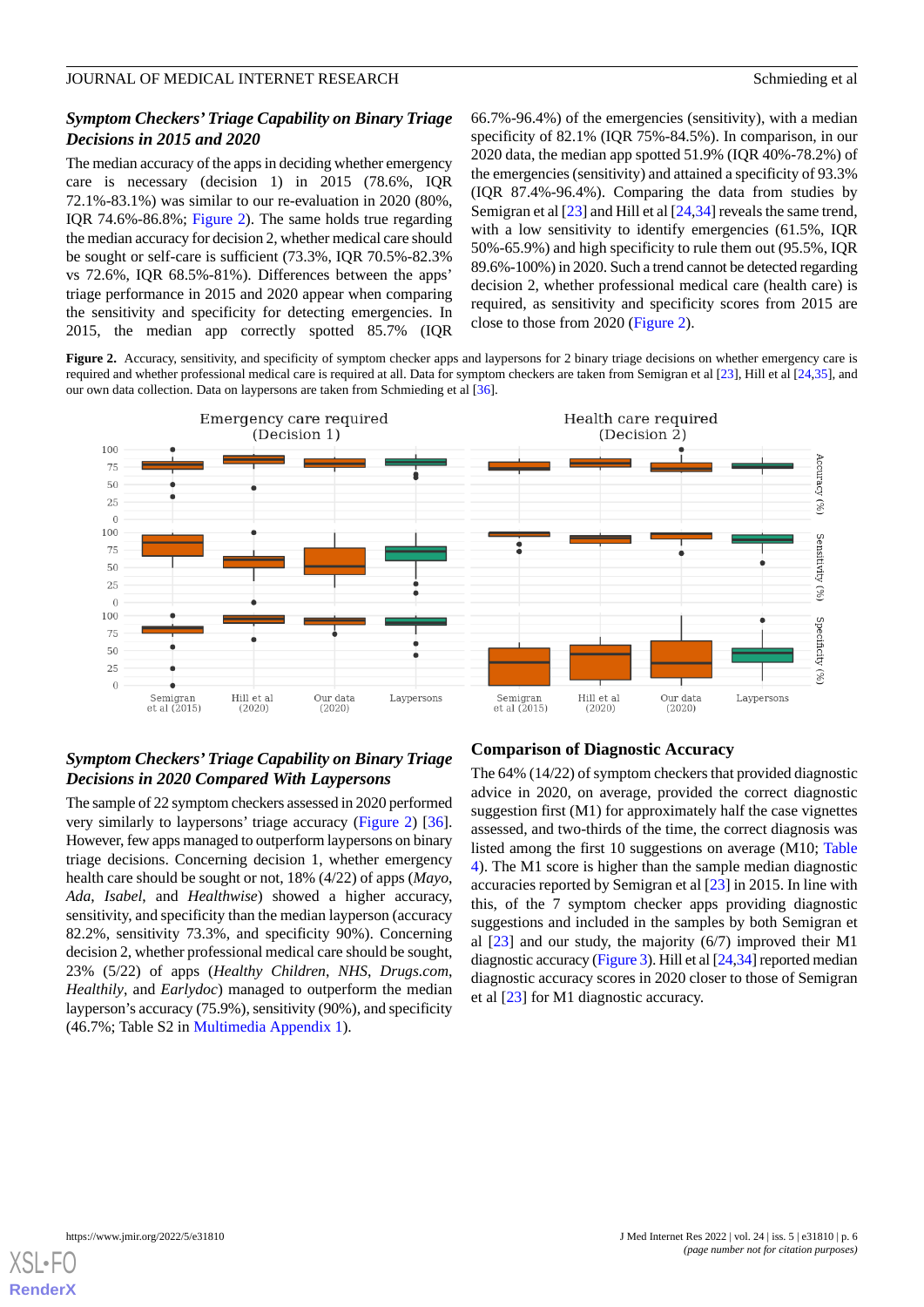| Metric of diagnostic accuracy | Diagnostic accuracy of symptom checkers (%), median (IQR) |                                  |                        |  |
|-------------------------------|-----------------------------------------------------------|----------------------------------|------------------------|--|
|                               | Semigran et al $[23]$ (n=19 apps)                         | Hill et al $[24,34]$ (n=24 apps) | Our data $(n=14$ apps) |  |
| M1                            | $35.5(30.0-40.0)$                                         | $34.3(26.5-40.1)$                | 45.5 (37.5-51.7)       |  |
| M10                           |                                                           | 59.2 (40.5-70.8)                 | 71.1 (60.9-76.9)       |  |
| M20                           | 55.8 (45.2-73.6)                                          |                                  |                        |  |

<span id="page-6-0"></span>Table 4. Diagnostic accuracy of symptom checkers as reported by Semigran et al [[23](#page-11-2)] in 2015, Hill et al [[24](#page-11-10)[,34\]](#page-11-13), and our data set from 2020<sup>a</sup>.

<sup>a</sup>Diagnostic accuracy as reported by Hill et al  $[24,34]$  $[24,34]$  $[24,34]$  is based on a different but overlapping set of case vignettes. M1, M10, and M20 abbreviate the proportion of case vignettes a symptom checker assessed where it suggested the gold standard diagnosis first (M1) within the first 10 (M10) or within the first 20 diagnostic suggestions (M20). The table displays the median and IQR values on these 3 metrics of the 3 samples of symptom checkers.

<span id="page-6-1"></span> $<sup>b</sup>$ Not available: Semigran et al [\[23\]](#page-11-2) presented values only for M1, M3, and M20. Hill et al [\[24,](#page-11-10)[34](#page-11-13)] and our data collection disregarded diagnostic</sup> suggestions beyond the first 10 suggestions.

**Figure 3.** Overall diagnostic accuracy (correct diagnosis listed first, M1) of 7 symptom checkers included in both samples (2015 and 2020) and assessed on the same 45 case vignettes in 2015 and 2020. Data on symptom checker accuracy for 2015 are taken from Semigran et al [\[23\]](#page-11-2).



#### **Relation Between Diagnostic and Triage Accuracy**

Considering those apps that provided both diagnostic and triage advice, the proportion of wrong triage assessments when the correct diagnosis was suggested first is 37.7% (57/151) for the study by Semigran et al [\[23](#page-11-2)], 37.6% (88/234) in our data, and 46.4% (58/125) in the data provided by Hill et al [\[24](#page-11-10),[34\]](#page-11-13). Accordingly, the individual symptom checker app's top 1 diagnostic and triage accuracy does not correlate well with low unadjusted  $R<sup>2</sup>$  values (0.018, 0.175, and <0.001 for the Semigran et al [[23\]](#page-11-2), Hill et al [[24](#page-11-10)[,34](#page-11-13)], and our data sets, respectively;

[Figure 4](#page-7-0)). In the study by Semigran et al [[23\]](#page-11-2), most of these erroneous triage assignments were overtriage errors (52/57, 91%), whereas this proportion was lower in our data (46/88, 52%) and in that of the Hill et al [[24,](#page-11-10)[34\]](#page-11-13) study (34/58, 58%). Concerning those evaluations where symptom checkers got the diagnosis right but allocated the wrong triage levels, many of the errors were because of a false appraisal of whether emergency care was necessary or not (Semigran et al [[23](#page-11-2)] study: 29/57, 51%; Hill et al [[24,](#page-11-10)[34\]](#page-11-13) study: 18/58, 31%; and our data: 24/88, 27%).

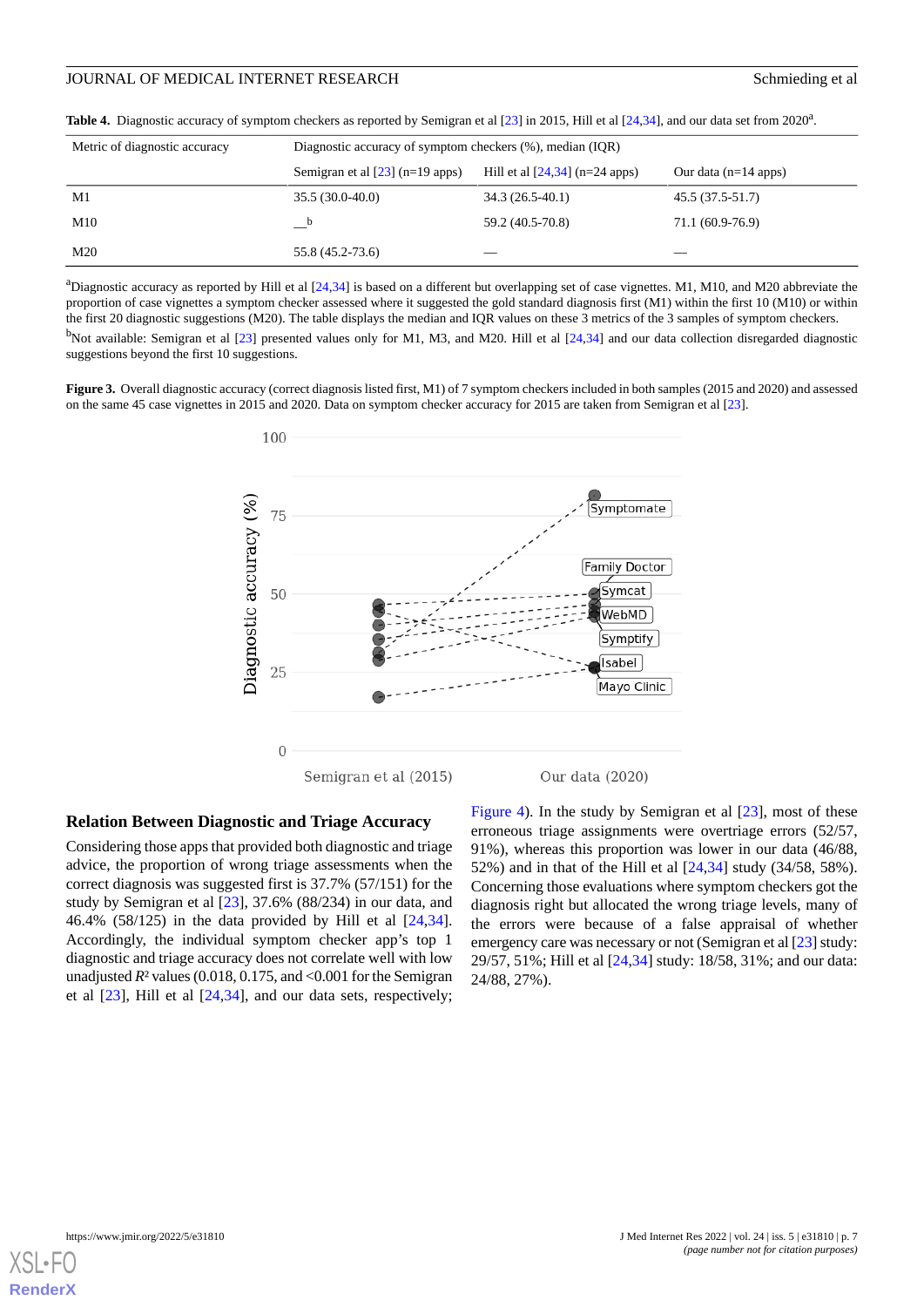<span id="page-7-0"></span>Figure 4. Association between M1 diagnostic accuracy (proportion of case vignettes to which the app provided the correct diagnosis first, as percentage) and triage accuracy. Every dot represents a symptom checker app. Red dots represent apps that provide either only triage or only diagnostic advice. Data for symptom checkers are taken from studies by Semigran et al [\[23\]](#page-11-2), Hill et al [[24](#page-11-10)[,35\]](#page-11-15), and our own data collection.



# *Discussion*

## **Principal Findings**

## *Evolution of Triage Capability of Symptom Checker Apps*

Our study assesses how the triage and diagnostic capability of symptom checkers evolved from 2015 to 2020. A direct comparison between the data from Semigran et al [[23\]](#page-11-2) and the data collected by us in 2020 indicates that overall triage accuracy has not improved over the course of 5 years with respect to the same set of case vignettes. This holds true even when we look beyond the overall triage accuracy rate with 3 triage levels (emergency, nonemergency, and self-care) and instead assess the apps' accuracy to advise on seeking emergency versus no emergency care (decision 1) or seeking medical care versus not care at all (decision 2).

However, the pattern where symptom checker apps perform well and poorly seems to have changed. In 2015, apps were more risk averse (ie, they detected emergencies reliably and tended to overtriage less urgent cases), whereas both our data and the data from Hill et al [[24,](#page-11-10)[34](#page-11-13)] show that in 2020, apps tended to be less risk averse and missed more emergencies. The ability to reliably detect emergencies (the sensitivity to identify emergencies) can be considered the most important metric for assessing a symptom checker's safety. On the other hand, the ability to correctly spot those cases where self-care is sufficient (ie, the specificity to correctly rule out cases when professional health care is not necessary) can be considered the most important metric for assessing the usefulness of an app to both its users and the health care system, as this is the most difficult decision for laypersons [\[36](#page-11-14)], providing a great potential to disburden health care services. According to the data of both Hill et al [\[24](#page-11-10),[34\]](#page-11-13) and our own study, symptom checkers still did not perform particularly well on both metrics in 2020. Comparing the distribution of triage errors [\(Table 3\)](#page-4-2) with that of medical laypersons, as reported by Schmieding et al [[36\]](#page-11-14),

[XSL](http://www.w3.org/Style/XSL)•FO **[RenderX](http://www.renderx.com/)**

we observe that the triage behavior of symptom checkers and medical laypersons have aligned. Thus, we consider it a pressing question whether symptom checkers can enhance laypersons' decision-making when both their accuracy and direction of errors are similar. The importance of this question is supported by an experimental study demonstrating that most laypersons do not change their triage assessment after an internet search, and when they do, this change is as commonly correct as it is incorrect [\[41](#page-11-20)].

However, it must be noted that among our sample of apps, some defy the general trend and show high rates of accuracy, sensitivity, and specificity for either but not both of the binary triage decisions, indicating that they are potentially beneficial to their users when approached with the appropriate question (Table S2, [Multimedia Appendix 1](#page-10-16)).

## *Evolution of Diagnostic Capability of Symptom Checker Apps*

The rate of correct diagnoses being presented first (M1 diagnostic accuracy) by symptom checkers is still low, with a median of <50%. Only 2 symptom checkers (*Everyday Health* and *Symptomate*) in our sample achieved an M1 diagnostic value near the M1 diagnostic accuracy of physicians on these case vignettes, reported at 72.1% by Semigran et al [[42\]](#page-11-21) in a study from 2016 (Table S3, [Multimedia Appendix 1](#page-10-16)). However, it must be noted that both apps did not evaluate all 45 case vignettes, and thus, their observed diagnostic accuracy might be skewed by selection bias. However, in contrast to the evolution of triage capability, data from a study by Hill et al [[24,](#page-11-10)[34\]](#page-11-13) and our own data hint at a slight improvement of diagnostic accuracy, as the correct diagnosis is now more commonly included in the top 10 suggestions (M10) than in the first 20 suggestions in 2015. However, it must be considered that these case vignettes have been publicly available, and therefore, app developers potentially trained their apps' algorithms on these cases. Hence, the diagnostic accuracy for previously unpublished case vignettes might have increased differently or not all. In addition, as users are presumably most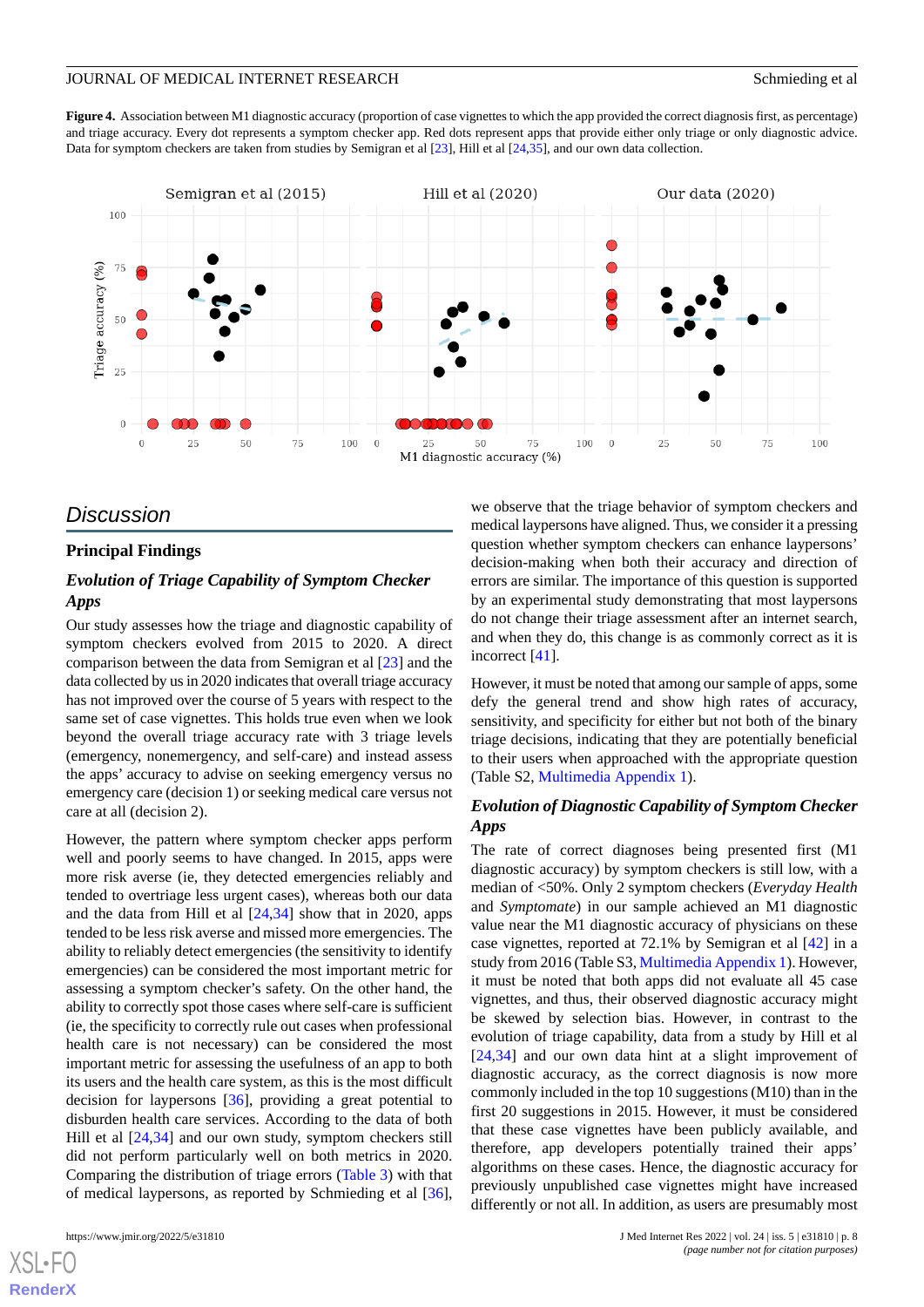affected by the first or first few diagnostic suggestions, we question whether the observed increase in diagnostic capability already translates into an additional benefit noticeable to users.

## *Association Between Symptom Checker Apps'Diagnostic and Triage Capability*

All 3 data sets assessing symptom checker performance considered in this study indicate that correct diagnostic evaluation does not reliably translate into correct triage evaluation; that is, apps capable of diagnosing correctly are not necessarily good at triaging. Given that a large proportion of triage advice was incorrect even when the app correctly diagnosed the case (between 37% and 46%), a cause for the divergence of triage and diagnostic might be that app developers assign a wrong triage level to their diagnoses. However, as symptom checkers are developed by companies and agencies from different countries with potentially very different health care systems, the assignment of a specific triage level to a diagnosis might be wrong in one health care setting but correct in another. We observed that a considerable proportion of correctly diagnosed but incorrectly triaged case vignettes were incorrectly classified as (not) constituting an emergency. As we deem the variation between health care systems concerning the definition of what constitutes an emergency low, triage advice tailored to a specific health care system cannot be the only explanation for the observed discrepancies between triage and diagnostic capability.

#### **Limitations**

The assessment of symptom checker performance in our study is based on clinical vignettes and thus comes with important limitations, which our study shares with other case vignette-based approaches to assess symptom checkers: patient users might enter their complaints less reliably and more ambiguously into apps compared with the mock users who enter information from clinical vignettes in a more structured fashion. A study by Jungmann et al [\[43](#page-11-22)] shows low interrater reliability among laypersons in entering information into symptom checker apps. Thus, vignette-based studies potentially have a poor ecological validity (ie, transferability to the real-world setting) and might overestimate the accuracy of symptom checkers when used by their target users—laypersons—in a real-world setting as they do not account for users' variable capability to enter their symptoms without making errors.

Furthermore, researchers assign a correct solution (gold standard diagnosis and triage level) to each case vignette. However, there might be >1. These case vignettes commonly represent the first presentation of new complaints of a fictitious patient, and thus—similar to the real clinical setting—to definitely determine the correct diagnosis and most appropriate triage level, additional information might be required, such as imaging or laboratory findings. Thus, at the time of initial presentation, which is also the time when symptom checkers tend to be used, multiple options might be considered correct when more predictive information is not yet available.

In addition, even when symptom checkers achieve high accuracy, their true value to the users can only be fully estimated when taking into account the users' own appraisal, prior

knowledge, and trust in the symptom checker [\[41](#page-11-20),[44](#page-12-0)[,45](#page-12-1)]. Thus, an evaluation of symptom checkers with case vignettes alone is a useful but only a first step to identify the best symptom checkers; in a second step, the best-in-class apps should then be further evaluated with study designs where patients enter their own complaints [[46-](#page-12-2)[48\]](#page-12-3), and patient-reported outcomes and experience measures should be brought into focus.

Despite the limitations of vignette-based audit studies, we are convinced they will remain essential, as they provide a means for quick and potentially automatable evaluations of symptom checkers. With symptom checker software being updated on a regular basis and new apps continuously becoming available, we consider the vignette-based approach a necessary complement to more informative but also more costly and lengthy clinical studies. Thus, we advocate for the further development of the key resources of such studies—the clinical vignettes. We suggest the creation of a repository of vignettes not only based on real patient histories but also refined by a test–theoretical perspective and annotated by machine-readable codes (such as Systematized Nomenclature of Medicine–Clinical Terms semantic tags) to pave the way for automating the evaluation of those symptom checkers providing a suitable application programming interface.

Apart from the limitations deriving from the use of vignettes, our study comes with an additional set of specific limitations. As symptom checkers appear and disappear, the sample of retrievable symptom checkers varies over time. Of the 15 triaging symptom checkers assessed in 2015, only 8 (53%) were retrievable in 2020. In addition, although an implicit consensus on defining symptom checkers by their function emerges, it is difficult to definitely determine whether a *tool* can be considered a general-purpose symptom checker app and thus be included in studies. For example, the tool *Healthy Children* was considered a symptom checker app by Semigran et al [\[23](#page-11-2)] and Hill et al [\[24](#page-11-10)], although it merely presents a list of advice and descriptions of common diagnoses associated with single chief complaints without performing an input-based assessment of a patient's complaints as most other tools do. For the purpose of comparability, we included *Healthy Children* and similar tools in our study as well, although we are aware that other researchers disregard these tools in their studies [[32\]](#page-11-11), arguably as such tools have not much in common with smartphone apps or web-based applications more reactive to user input and built on computational rather a tree-based algorithms, except their shared use case. Consequently, any attempt to assess the presumed population of symptom checker apps faces the difficulty that what constitutes a symptom checker is ill defined. To avoid rarely used, potentially poorly performing apps distorting the results, we excluded apps with few downloads or below a certain threshold of user rating scores. By doing so, the inclusion criteria for our study were more strict than in the study by Semigran et al  $[23]$  $[23]$ ; however, the limitations certainly remain.

The heterogeneous definitions of triage levels potentially pose an additional, important limitation for all symptom checker comparison studies. Some studies on symptom checkers use only 2 triage levels [[25\]](#page-11-9), whereas others use as many as 6 [[33\]](#page-11-12). By defining 2 binary metrics of triage accuracy rather than just

```
XS-FO
RenderX
```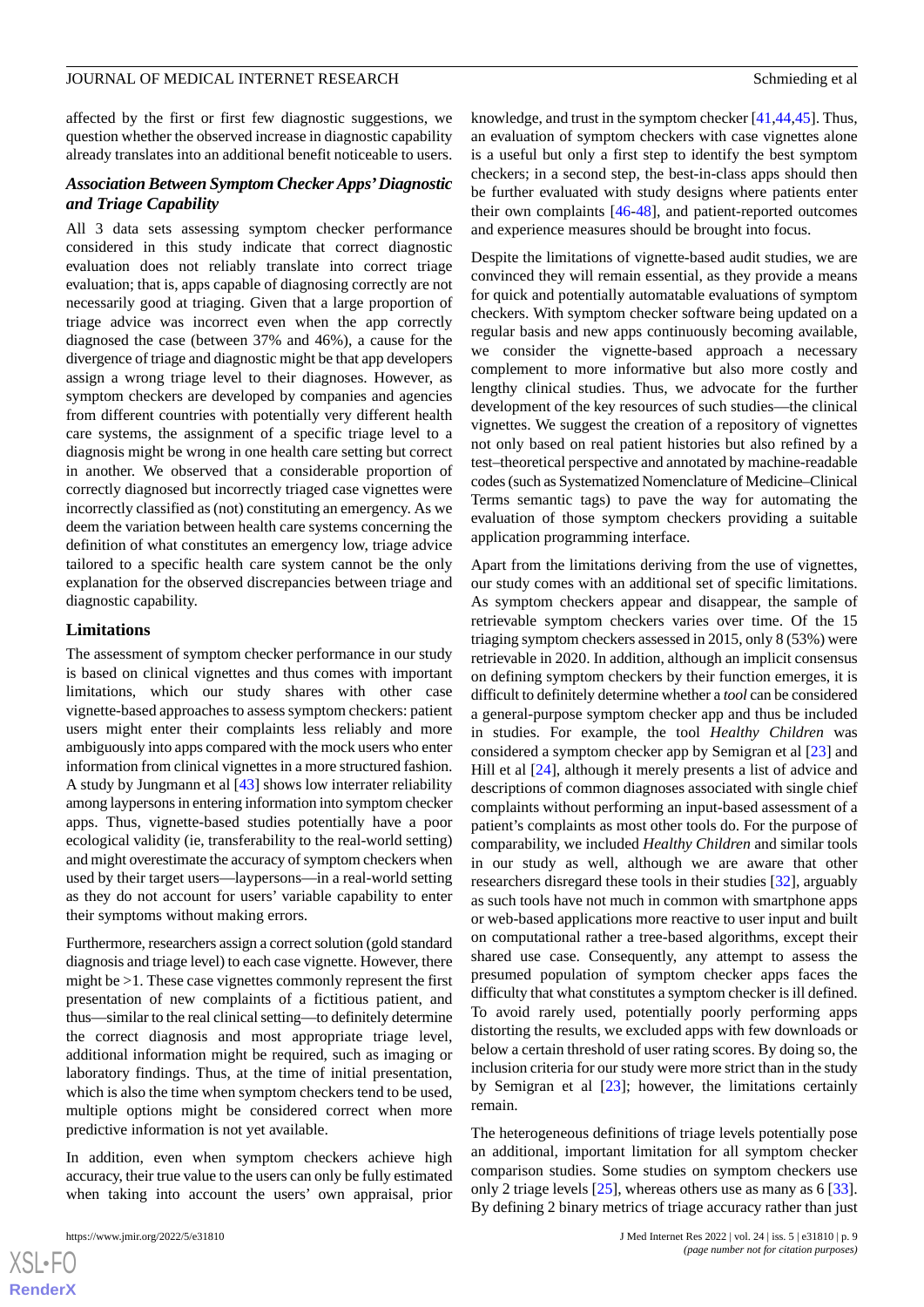1, we could mitigate this limitation but only partially, as triage-level definitions can also be incongruent between studies as, for instance, the definition of *urgent care* by Hill et al [\[24](#page-11-10)] mostly covers what Semigran et al [\[23](#page-11-2)] define as *nonemergency* care but partially overlaps with the definition of *emergency care* by Semigran et al [\[23](#page-11-2)] as well. Thus, we recommend that future studies that aim to compare the triage capability of symptom checkers competitively also include binary triage measures that resemble real-life decisions (eg, should I call an ambulance or not and is self-care sufficient and safe?), in addition to more compartmentalized classifications of triage levels that can be tailored for the local health care system at best and arbitrary at worst. Although more compartmentalized classifications make a meaningful comparison between symptom checkers with different triage-level definitions more difficult, this approach does acknowledge that the potential real-world benefit of symptom checkers also lies in their ability to guide their users through the health care system with advice that is as specific as possible.

Finally, we consider our greatest limitation that a single mock user, a nonnative English speaker, compiled our data for symptom checker performance in 2020. We tried to minimize but certainly did not eliminate the risk that our comparative analyses are influenced by this by (1) complementing the case vignettes in advance with additional information we anticipated symptom checkers would prompt the mock user to provide and (2) defining rules on how to handle ambiguities in symptom checkers' questions or in the vignettes.

#### **Conclusions**

Assessing the capabilities of symptom checkers in a transparent and reproducible manner is challenging but necessary to gather independent and non–industry-funded evidence on these increasingly popular decision support tools for patients and laypersons. Our study compares 3 data sets on symptom checkers' diagnostic and triage performance, 1 with data from 2015 and 2 with data from 2020. Taken together, they suggest that symptom checkers' triage performance has, on average, not improved over the course of 5 years, and it potentially even decreased in the most important use cases (safe advice on when emergency care is required and when no health care is needed for the moment). Few highly performing apps managed to provide more reliable triage advice than an average layperson in one of those important 2 use cases. However, no symptom checker outperformed the laypersons in both use cases, and in general, symptom checkers' triage behavior has become more similar to that of laypersons. Although some apps are good at both triaging and diagnosis, no general association between an app's triage and diagnostic ability exists to date. In addition, the accuracy of advice does not only vary considerably between symptom checkers but also within a given symptom checker, as it may prove more reliable in appraising some categories of diseases than others [\[48](#page-12-3)]. Taken together, these findings highlight that the current value of symptom checkers heavily depends not only on the app system but also on the question (use case) with which it is approached, for instance, whether to seek care or, if so, where or for what. Thus, medical laypersons seeking useful decision support from symptom checkers face the complexity of choosing which tool to use for what. To aid the public in taking advantage of this emerging technology, future research should develop resources (eg, repositories of case vignettes) and frameworks with which symptom checkers' performance can be evaluated continuously and independently. Together with research findings on how users integrate symptom checker's advice into their decision-making, findings on these decision aid's capabilities can provide valuable guidance as to when and to whom their use can be recommended.

## **Acknowledgments**

No funding was required to collect and analyze the data. The authors acknowledge support from the German Research Foundation (Deutsche Forschungsgemeinschaft) and the Open Access Publication Fund of Charité Universitätsmedizin Berlin.

## **Authors' Contributions**

MLS conceived the study, adapted the case vignettes, conducted the analyses, created most figures and all tables, and wrote the first draft of the paper. KS assisted with the case vignette adaptations and manuscript development. MK adapted and created some figures. MK, SSN, FB, and MAF provided critical input and advised on the study design, the analysis methods, and the drafts of the paper. All authors accept full responsibility for the final version of the paper. The study builds on data collected for the master's thesis by Anna Dames as a partial requirement for her MSc degree in Human Factors in the Department of Psychology and Ergonomics (Institut für Psychologie und Arbeitswissenschaft) at Technische Universität Berlin.

#### **Conflicts of Interest**

All authors have completed the International Committee of Medical Journal Editors uniform disclosure form and declare no support from any organization for the submitted work, no financial relationships with any organizations that might have an interest in the submitted work in the previous 3 years, and no other relationships or activities that could appear to have influenced the submitted work. MLS reports that he was an employee of medx GmbH (now Ada Health GmbH) in 2014 and 2015. The lead author affirms that this manuscript is an honest, accurate, and transparent account of the study being reported, that no important aspects of the study have been omitted and that any discrepancies from the study as planned (and, if relevant, registered) have been explained.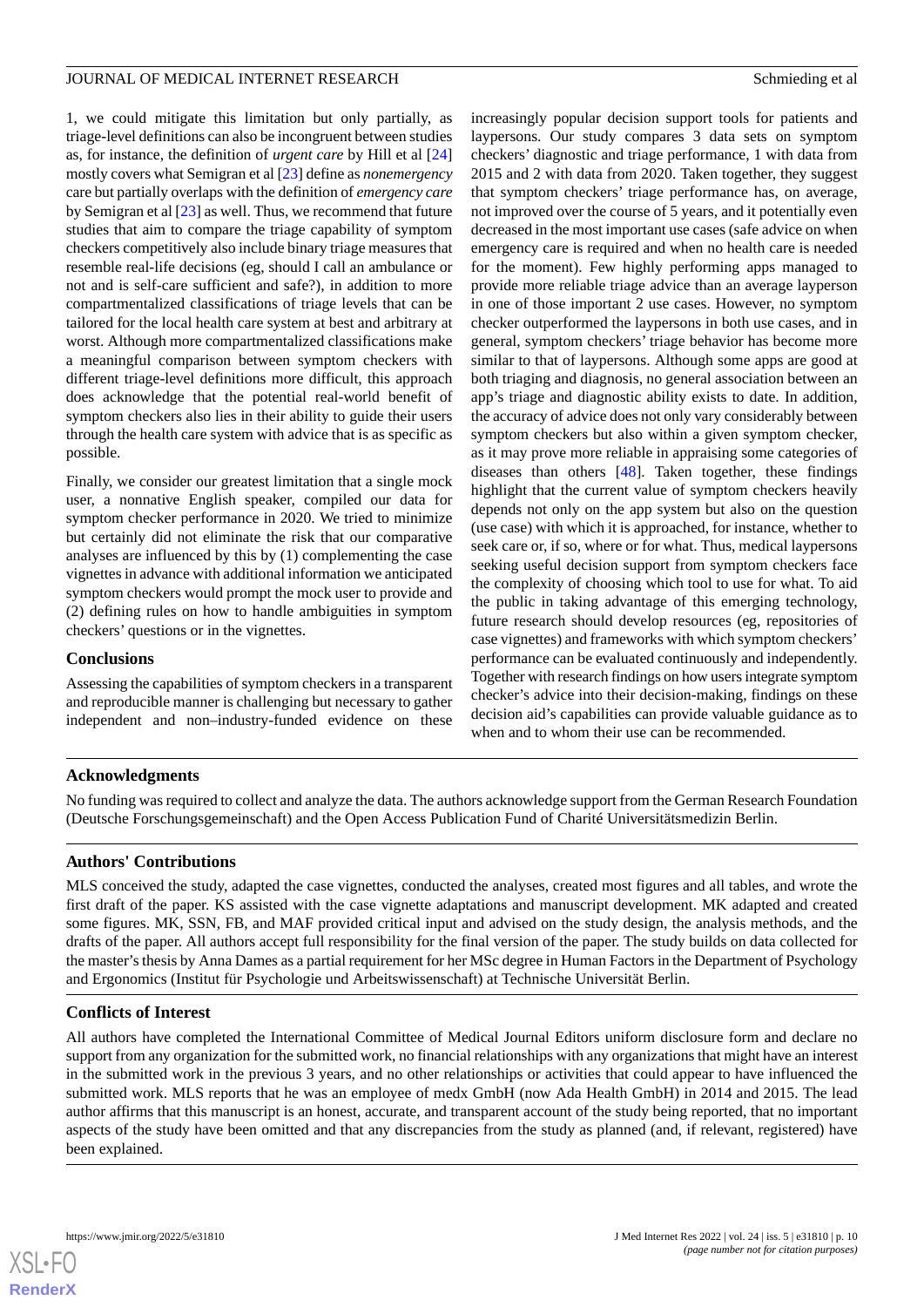# <span id="page-10-16"></span>**Multimedia Appendix 1**

Supplementary tables and details on methods. [[DOCX File , 97 KB](https://jmir.org/api/download?alt_name=jmir_v24i5e31810_app1.docx&filename=793fc31a0670b9d9fc484f58d2add5c7.docx)-[Multimedia Appendix 1\]](https://jmir.org/api/download?alt_name=jmir_v24i5e31810_app1.docx&filename=793fc31a0670b9d9fc484f58d2add5c7.docx)

## <span id="page-10-0"></span>**References**

- 1. Lunn PD, Timmons S, Julienne H, Belton CA, Barjaková M, Lavin C, et al. Using decision aids to support self-isolation during the COVID-19 pandemic. Psychol Health 2021 Feb;36(2):195-213. [doi: [10.1080/08870446.2020.1849701\]](http://dx.doi.org/10.1080/08870446.2020.1849701) [Medline: [33210950](http://www.ncbi.nlm.nih.gov/entrez/query.fcgi?cmd=Retrieve&db=PubMed&list_uids=33210950&dopt=Abstract)]
- 2. Zhang MW, Chow A, Ho RC, Smith HE. An overview of commercially available apps in the initial months of the COVID-19 pandemic. Front Psychiatry 2021 Apr 15;12:557299 [\[FREE Full text](https://doi.org/10.3389/fpsyt.2021.557299)] [doi: [10.3389/fpsyt.2021.557299\]](http://dx.doi.org/10.3389/fpsyt.2021.557299) [Medline: [33935816\]](http://www.ncbi.nlm.nih.gov/entrez/query.fcgi?cmd=Retrieve&db=PubMed&list_uids=33935816&dopt=Abstract)
- <span id="page-10-1"></span>3. Judson TJ, Odisho AY, Neinstein AB, Chao J, Williams A, Miller C, et al. Rapid design and implementation of an integrated patient self-triage and self-scheduling tool for COVID-19. J Am Med Inform Assoc 2020 Jun 01;27(6):860-866 [[FREE](http://europepmc.org/abstract/MED/32267928) [Full text\]](http://europepmc.org/abstract/MED/32267928) [doi: [10.1093/jamia/ocaa051\]](http://dx.doi.org/10.1093/jamia/ocaa051) [Medline: [32267928\]](http://www.ncbi.nlm.nih.gov/entrez/query.fcgi?cmd=Retrieve&db=PubMed&list_uids=32267928&dopt=Abstract)
- <span id="page-10-2"></span>4. Alanzi T. A review of mobile applications available in the App and Google play stores used during the COVID-19 outbreak. J Multidiscip Healthc 2021 Jan 12;14:45-57 [\[FREE Full text\]](https://dx.doi.org/10.2147/JMDH.S285014) [doi: [10.2147/JMDH.S285014](http://dx.doi.org/10.2147/JMDH.S285014)] [Medline: [33469298](http://www.ncbi.nlm.nih.gov/entrez/query.fcgi?cmd=Retrieve&db=PubMed&list_uids=33469298&dopt=Abstract)]
- <span id="page-10-3"></span>5. World Health Organization. Applications of artificial intelligence for health. In: Ethics and governance of artificial intelligence for health: WHO guidance. Geneva, Switzerland: World Health Organization; Jun 28, 2021:15.
- <span id="page-10-4"></span>6. Farmer SE, Bernardotto M, Singh V. How good is Internet self-diagnosis of ENT symptoms using Boots WebMD symptom checker? Clin Otolaryngol 2011 Oct;36(5):517-518. [doi: [10.1111/j.1749-4486.2011.02375.x](http://dx.doi.org/10.1111/j.1749-4486.2011.02375.x)] [Medline: [22032458](http://www.ncbi.nlm.nih.gov/entrez/query.fcgi?cmd=Retrieve&db=PubMed&list_uids=22032458&dopt=Abstract)]
- <span id="page-10-5"></span>7. EPatient survey 2020. Health & Care Management. 2020. URL: [https://www.hcm-magazin.de/epatient-survey-2020-digital](https://www.hcm-magazin.de/epatient-survey-2020-digital-health-studie/150/10992/407743) [-health-studie/150/10992/407743](https://www.hcm-magazin.de/epatient-survey-2020-digital-health-studie/150/10992/407743) [accessed 2021-03-06]
- <span id="page-10-6"></span>8. Meyer AN, Giardina TD, Spitzmueller C, Shahid U, Scott TM, Singh H. Patient perspectives on the usefulness of an artificial intelligence-assisted symptom checker: cross-sectional survey study. J Med Internet Res 2020 Jan 30;22(1):e14679 [\[FREE](https://www.jmir.org/2020/1/e14679/) [Full text\]](https://www.jmir.org/2020/1/e14679/) [doi: [10.2196/14679\]](http://dx.doi.org/10.2196/14679) [Medline: [32012052](http://www.ncbi.nlm.nih.gov/entrez/query.fcgi?cmd=Retrieve&db=PubMed&list_uids=32012052&dopt=Abstract)]
- <span id="page-10-7"></span>9. Elliot AJ, Kara EO, Loveridge P, Bawa Z, Morbey RA, Moth M, et al. Internet-based remote health self-checker symptom data as an adjuvant to a national syndromic surveillance system. Epidemiol Infect 2015 Dec;143(16):3416-3422. [doi: [10.1017/S0950268815000503](http://dx.doi.org/10.1017/S0950268815000503)] [Medline: [25858297](http://www.ncbi.nlm.nih.gov/entrez/query.fcgi?cmd=Retrieve&db=PubMed&list_uids=25858297&dopt=Abstract)]
- <span id="page-10-8"></span>10. Mehl A, Bergey F, Cawley C, Gilsdorf A. Syndromic surveillance insights from a symptom assessment app before and during COVID-19 measures in Germany and the United Kingdom: results from repeated cross-sectional analyses. JMIR Mhealth Uhealth 2020 Oct 09;8(10):e21364 [\[FREE Full text\]](https://mhealth.jmir.org/2020/10/e21364/) [doi: [10.2196/21364](http://dx.doi.org/10.2196/21364)] [Medline: [32997640](http://www.ncbi.nlm.nih.gov/entrez/query.fcgi?cmd=Retrieve&db=PubMed&list_uids=32997640&dopt=Abstract)]
- <span id="page-10-9"></span>11. Medical symptom checker. Sutter Health. URL:<https://www.sutterhealth.org/health/symptom-checker> [accessed 2021-11-13]
- <span id="page-10-10"></span>12. Sutter health teams up with ADA health to improve patient care by delivering on-demand healthcare guidance. Sutter Health. 2019 Feb 11. URL: [https://vitals.sutterhealth.org/sutter-health-teams-up-with-ada-health-to-improve-patient-care](https://vitals.sutterhealth.org/sutter-health-teams-up-with-ada-health-to-improve-patient-care-by-delivering-on-demand-healthcare-guidance/)[by-delivering-on-demand-healthcare-guidance/](https://vitals.sutterhealth.org/sutter-health-teams-up-with-ada-health-to-improve-patient-care-by-delivering-on-demand-healthcare-guidance/) [accessed 2021-11-13]
- <span id="page-10-11"></span>13. Check your symptoms: who has the problem? Kaiser Permanente. URL: [https://healthy.kaiserpermanente.org/health-wellness/](https://healthy.kaiserpermanente.org/health-wellness/health-encyclopedia/he.check-your-symptoms.hwsxchk) [health-encyclopedia/he.check-your-symptoms.hwsxchk](https://healthy.kaiserpermanente.org/health-wellness/health-encyclopedia/he.check-your-symptoms.hwsxchk) [accessed 2021-11-13]
- 14. Laukka E, Kujala S, Gluschkoff K, Kanste O, Hörhammer I, Heponiemi T. Leaders' support for using online symptom checkers in Finnish primary care: survey study. Health Informatics J 2021;27(4):14604582211052259 [[FREE Full text](https://journals.sagepub.com/doi/10.1177/14604582211052259?url_ver=Z39.88-2003&rfr_id=ori:rid:crossref.org&rfr_dat=cr_pub%3dpubmed)] [doi: [10.1177/14604582211052259](http://dx.doi.org/10.1177/14604582211052259)] [Medline: [34821152\]](http://www.ncbi.nlm.nih.gov/entrez/query.fcgi?cmd=Retrieve&db=PubMed&list_uids=34821152&dopt=Abstract)
- <span id="page-10-12"></span>15. Aboueid S, Meyer S, Wallace JR, Mahajan S, Chaurasia A. Young adults' perspectives on the use of symptom checkers for self-triage and self-diagnosis: qualitative study. JMIR Public Health Surveill 2021 Jan 06;7(1):e22637 [[FREE Full text](https://publichealth.jmir.org/2021/1/e22637/)] [doi: [10.2196/22637](http://dx.doi.org/10.2196/22637)] [Medline: [33404515\]](http://www.ncbi.nlm.nih.gov/entrez/query.fcgi?cmd=Retrieve&db=PubMed&list_uids=33404515&dopt=Abstract)
- <span id="page-10-13"></span>16. Kujala S, Hörhammer I, Hänninen-Ervasti R, Heponiemi T. Health professionals' experiences of the benefits and challenges of online symptom checkers. Stud Health Technol Inform 2020 Jun 16;270:966-970. [doi: [10.3233/SHTI200305](http://dx.doi.org/10.3233/SHTI200305)] [Medline: [32570525](http://www.ncbi.nlm.nih.gov/entrez/query.fcgi?cmd=Retrieve&db=PubMed&list_uids=32570525&dopt=Abstract)]
- <span id="page-10-14"></span>17. Using technology to ease the burden on primary care. Healthwatch Enfield. 2019 Jan 19. URL: [https://www.healthwatch.co.uk/](https://www.healthwatch.co.uk/sites/healthwatch.co.uk/files/reports-library/20190122_Enfield_%20Using%20technology%20to%20ease%20the%20burden%20on%20primary%20care.pdf) [sites/healthwatch.co.uk/files/reports-library/20190122\\_Enfield\\_%20Using%20technology%20to%20ease%20the%20](https://www.healthwatch.co.uk/sites/healthwatch.co.uk/files/reports-library/20190122_Enfield_%20Using%20technology%20to%20ease%20the%20burden%20on%20primary%20care.pdf) [burden%20on%20primary%20care.pdf](https://www.healthwatch.co.uk/sites/healthwatch.co.uk/files/reports-library/20190122_Enfield_%20Using%20technology%20to%20ease%20the%20burden%20on%20primary%20care.pdf) [accessed 2021-03-13]
- <span id="page-10-15"></span>18. Fraser H, Coiera E, Wong D. Safety of patient-facing digital symptom checkers. Lancet 2018 Nov 24;392(10161):2263-2264. [doi: [10.1016/S0140-6736\(18\)32819-8](http://dx.doi.org/10.1016/S0140-6736(18)32819-8)] [Medline: [30413281\]](http://www.ncbi.nlm.nih.gov/entrez/query.fcgi?cmd=Retrieve&db=PubMed&list_uids=30413281&dopt=Abstract)
- 19. Berner ES, Webster GD, Shugerman AA, Jackson JR, Algina J, Baker AL, et al. Performance of four computer-based diagnostic systems. N Engl J Med 1994 Jun 23;330(25):1792-1796. [doi: [10.1056/NEJM199406233302506](http://dx.doi.org/10.1056/NEJM199406233302506)] [Medline: [8190157\]](http://www.ncbi.nlm.nih.gov/entrez/query.fcgi?cmd=Retrieve&db=PubMed&list_uids=8190157&dopt=Abstract)
- 20. Bond WF, Schwartz LM, Weaver KR, Levick D, Giuliano M, Graber ML. Differential diagnosis generators: an evaluation of currently available computer programs. J Gen Intern Med 2012 Feb;27(2):213-219 [[FREE Full text](http://europepmc.org/abstract/MED/21789717)] [doi: [10.1007/s11606-011-1804-8\]](http://dx.doi.org/10.1007/s11606-011-1804-8) [Medline: [21789717](http://www.ncbi.nlm.nih.gov/entrez/query.fcgi?cmd=Retrieve&db=PubMed&list_uids=21789717&dopt=Abstract)]

[XSL](http://www.w3.org/Style/XSL)•FO **[RenderX](http://www.renderx.com/)**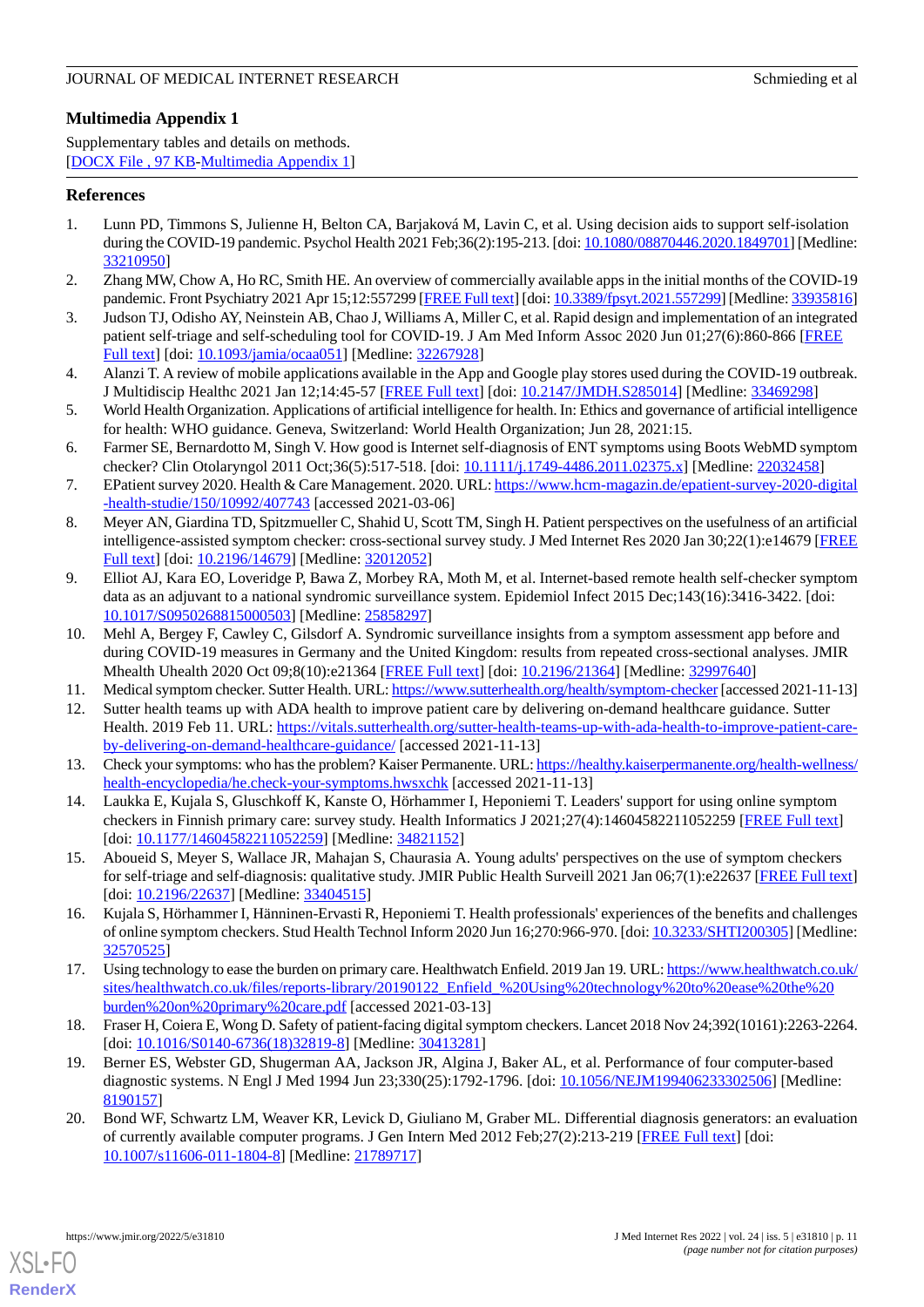- <span id="page-11-0"></span>21. Yager J, Linn LS, Leake B, Gastaldo G, Palkowski C. Initial clinical judgments by internists, family physicians, and psychiatrists in response to patient vignettes: I. Assessment of problems and diagnostic possibilities. Gen Hosp Psychiatry 1986 May;8(3):145-151. [doi: [10.1016/0163-8343\(86\)90072-1\]](http://dx.doi.org/10.1016/0163-8343(86)90072-1) [Medline: [3710146\]](http://www.ncbi.nlm.nih.gov/entrez/query.fcgi?cmd=Retrieve&db=PubMed&list_uids=3710146&dopt=Abstract)
- <span id="page-11-1"></span>22. Peabody JW, Luck J, Glassman P, Dresselhaus TR, Lee M. Comparison of vignettes, standardized patients, and chart abstraction: a prospective validation study of 3 methods for measuring quality. JAMA 2000 Apr 05;283(13):1715-1722. [doi: [10.1001/jama.283.13.1715](http://dx.doi.org/10.1001/jama.283.13.1715)] [Medline: [10755498\]](http://www.ncbi.nlm.nih.gov/entrez/query.fcgi?cmd=Retrieve&db=PubMed&list_uids=10755498&dopt=Abstract)
- <span id="page-11-10"></span><span id="page-11-2"></span>23. Semigran HL, Linder JA, Gidengil C, Mehrotra A. Evaluation of symptom checkers for self diagnosis and triage: audit study. BMJ 2015 Jul 08;351:h3480 [[FREE Full text\]](http://www.bmj.com/lookup/pmidlookup?view=long&pmid=26157077) [doi: [10.1136/bmj.h3480](http://dx.doi.org/10.1136/bmj.h3480)] [Medline: [26157077](http://www.ncbi.nlm.nih.gov/entrez/query.fcgi?cmd=Retrieve&db=PubMed&list_uids=26157077&dopt=Abstract)]
- <span id="page-11-9"></span>24. Hill MG, Sim M, Mills B. The quality of diagnosis and triage advice provided by free online symptom checkers and apps in Australia. Med J Aust 2020 Jun;212(11):514-519. [doi: [10.5694/mja2.50600](http://dx.doi.org/10.5694/mja2.50600)] [Medline: [32391611\]](http://www.ncbi.nlm.nih.gov/entrez/query.fcgi?cmd=Retrieve&db=PubMed&list_uids=32391611&dopt=Abstract)
- <span id="page-11-3"></span>25. Ćirković A. Evaluation of four artificial intelligence-assisted self-diagnosis apps on three diagnoses: two-year follow-up study. J Med Internet Res 2020 Dec 04;22(12):e18097 [[FREE Full text\]](https://www.jmir.org/2020/12/e18097/) [doi: [10.2196/18097](http://dx.doi.org/10.2196/18097)] [Medline: [33275113](http://www.ncbi.nlm.nih.gov/entrez/query.fcgi?cmd=Retrieve&db=PubMed&list_uids=33275113&dopt=Abstract)]
- <span id="page-11-4"></span>26. Berry AC, Cash BD, Mulekar MS, Wang B, Melvin A, Berry BB. Symptom checkers vs. doctors, the ultimate test: a prospective study of patients presenting with abdominal pain. Gastroenterology 2017 Apr;152(5):S852-S853. [doi: [10.1016/s0016-5085\(17\)32937-2](http://dx.doi.org/10.1016/s0016-5085(17)32937-2)]
- <span id="page-11-5"></span>27. Yu SW, Ma A, Tsang VH, Chung LS, Leung SC, Leung LP. Triage accuracy of online symptom checkers for Accident and Emergency Department patients. Hong Kong J Emerg Med 2019 Apr 16;27(4):217-222. [doi: [10.1177/1024907919842486\]](http://dx.doi.org/10.1177/1024907919842486)
- <span id="page-11-6"></span>28. Gottliebsen K, Petersson G. Limited evidence of benefits of patient operated intelligent primary care triage tools: findings of a literature review. BMJ Health Care Inform 2020 May;27(1):e100114 [[FREE Full text](https://informatics.bmj.com/lookup/pmidlookup?view=long&pmid=32385041)] [doi: [10.1136/bmjhci-2019-100114\]](http://dx.doi.org/10.1136/bmjhci-2019-100114) [Medline: [32385041](http://www.ncbi.nlm.nih.gov/entrez/query.fcgi?cmd=Retrieve&db=PubMed&list_uids=32385041&dopt=Abstract)]
- <span id="page-11-7"></span>29. Wallace W, Chan C, Chidambaram S, Hanna L, Iqbal FM, Acharya A, et al. The diagnostic and triage accuracy of digital and online symptom checker tools: a systematic review. medRxiv (forthcoming) 2021. [doi: [10.1101/2021.12.21.21268167\]](http://dx.doi.org/10.1101/2021.12.21.21268167)
- <span id="page-11-8"></span>30. Mueller J, Jay C, Harper S, Davies A, Vega J, Todd C. Web use for symptom appraisal of physical health conditions: a systematic review. J Med Internet Res 2017 Jun 13;19(6):e202 [[FREE Full text](https://www.jmir.org/2017/6/e202/)] [doi: [10.2196/jmir.6755\]](http://dx.doi.org/10.2196/jmir.6755) [Medline: [28611017](http://www.ncbi.nlm.nih.gov/entrez/query.fcgi?cmd=Retrieve&db=PubMed&list_uids=28611017&dopt=Abstract)]
- <span id="page-11-11"></span>31. Chambers D, Cantrell AJ, Johnson M, Preston L, Baxter SK, Booth A, et al. Digital and online symptom checkers and health assessment/triage services for urgent health problems: systematic review. BMJ Open 2019 Aug 01;9(8):e027743 [[FREE Full text](https://bmjopen.bmj.com/lookup/pmidlookup?view=long&pmid=31375610)] [doi: [10.1136/bmjopen-2018-027743](http://dx.doi.org/10.1136/bmjopen-2018-027743)] [Medline: [31375610](http://www.ncbi.nlm.nih.gov/entrez/query.fcgi?cmd=Retrieve&db=PubMed&list_uids=31375610&dopt=Abstract)]
- <span id="page-11-12"></span>32. Ceney A, Tolond S, Glowinski A, Marks B, Swift S, Palser T. Accuracy of online symptom checkers and the potential impact on service utilisation. PLoS One 2021 Jul 15;16(7):e0254088 [[FREE Full text](https://dx.plos.org/10.1371/journal.pone.0254088)] [doi: [10.1371/journal.pone.0254088](http://dx.doi.org/10.1371/journal.pone.0254088)] [Medline: [34265845](http://www.ncbi.nlm.nih.gov/entrez/query.fcgi?cmd=Retrieve&db=PubMed&list_uids=34265845&dopt=Abstract)]
- <span id="page-11-15"></span><span id="page-11-13"></span>33. Gilbert S, Mehl A, Baluch A, Cawley C, Challiner J, Fraser H, et al. How accurate are digital symptom assessment apps for suggesting conditions and urgency advice? A clinical vignettes comparison to GPs. BMJ Open 2020 Dec 16;10(12):e040269 [\[FREE Full text](https://bmjopen.bmj.com/lookup/pmidlookup?view=long&pmid=33328258)] [doi: [10.1136/bmjopen-2020-040269\]](http://dx.doi.org/10.1136/bmjopen-2020-040269) [Medline: [33328258](http://www.ncbi.nlm.nih.gov/entrez/query.fcgi?cmd=Retrieve&db=PubMed&list_uids=33328258&dopt=Abstract)]
- <span id="page-11-14"></span>34. Hill MG. Appraisal of free online symptom checkers and applications for self-diagnosis and triage: an Australian evaluation. Edith Cowan University. 2020. URL: <https://ro.ecu.edu.au/theses/2311/> [accessed 2021-07-03]
- <span id="page-11-16"></span>35. Schmieding ML, Mörgeli R, Schmieding MA, Feufel MA, Balzer F. Data set supplementing "Benchmarking triage capability of symptom checkers against that of medical laypersons: survey study". Zenodo. 2021 Jan 21. URL: [https://zenodo.org/](https://zenodo.org/record/4454538/export/hx) [record/4454538/export/hx](https://zenodo.org/record/4454538/export/hx) [accessed 2021-01-21]
- <span id="page-11-17"></span>36. Schmieding ML, Mörgeli R, Schmieding MA, Feufel MA, Balzer F. Benchmarking triage capability of symptom checkers against that of medical laypersons: survey study. J Med Internet Res 2021 Mar 10;23(3):e24475 [\[FREE Full text\]](https://www.jmir.org/2021/3/e24475/) [doi: [10.2196/24475\]](http://dx.doi.org/10.2196/24475) [Medline: [33688845\]](http://www.ncbi.nlm.nih.gov/entrez/query.fcgi?cmd=Retrieve&db=PubMed&list_uids=33688845&dopt=Abstract)
- <span id="page-11-19"></span><span id="page-11-18"></span>37. Schmieding ML, Kopka M, Schmidt K, Schulz-Niethammer S, Blazer F, Feufel M. Data set on accuracy of symptom checker apps in 2020. Zenodo. 2022 Feb 12. URL: <https://zenodo.org/record/6054093> [accessed 2022-02-12]
- <span id="page-11-20"></span>38. R Core Team. R: a language and environment for statistical computing. R Foundation for Statistical Computing. 2021. URL: <https://www.R-project.org/> [accessed 2021-05-14]
- <span id="page-11-21"></span>39. Wickham H, Averick M, Bryan J, Chang W, McGowan LD, François R, et al. Welcome to the Tidyverse. J Open Source Softw 2019 Nov 21;4(43):1686. [doi: [10.21105/joss.01686\]](http://dx.doi.org/10.21105/joss.01686)
- <span id="page-11-22"></span>40. Wickham H. ggplot2: Elegant Graphics for Data Analysis. Cham, Switzerland: Springer; 2016.
- 41. Levine DM, Mehrotra A. Assessment of diagnosis and triage in validated case vignettes among nonphysicians before and after internet search. JAMA Netw Open 2021 Mar 01;4(3):e213287 [\[FREE Full text\]](https://jamanetwork.com/journals/jamanetworkopen/fullarticle/10.1001/jamanetworkopen.2021.3287) [doi: [10.1001/jamanetworkopen.2021.3287](http://dx.doi.org/10.1001/jamanetworkopen.2021.3287)] [Medline: [33779741](http://www.ncbi.nlm.nih.gov/entrez/query.fcgi?cmd=Retrieve&db=PubMed&list_uids=33779741&dopt=Abstract)]
- 42. Semigran HL, Levine DM, Nundy S, Mehrotra A. Comparison of physician and computer diagnostic accuracy. JAMA Intern Med 2016 Dec 01;176(12):1860-1861. [doi: [10.1001/jamainternmed.2016.6001](http://dx.doi.org/10.1001/jamainternmed.2016.6001)] [Medline: [27723877\]](http://www.ncbi.nlm.nih.gov/entrez/query.fcgi?cmd=Retrieve&db=PubMed&list_uids=27723877&dopt=Abstract)
- 43. Jungmann SM, Klan T, Kuhn S, Jungmann F. Accuracy of a chatbot (Ada) in the diagnosis of mental disorders: comparative case study with lay and expert users. JMIR Form Res 2019 Oct 29;3(4):e13863 [[FREE Full text](https://formative.jmir.org/2019/4/e13863/)] [doi: [10.2196/13863\]](http://dx.doi.org/10.2196/13863) [Medline: [31663858](http://www.ncbi.nlm.nih.gov/entrez/query.fcgi?cmd=Retrieve&db=PubMed&list_uids=31663858&dopt=Abstract)]

[XSL](http://www.w3.org/Style/XSL)•FO **[RenderX](http://www.renderx.com/)**